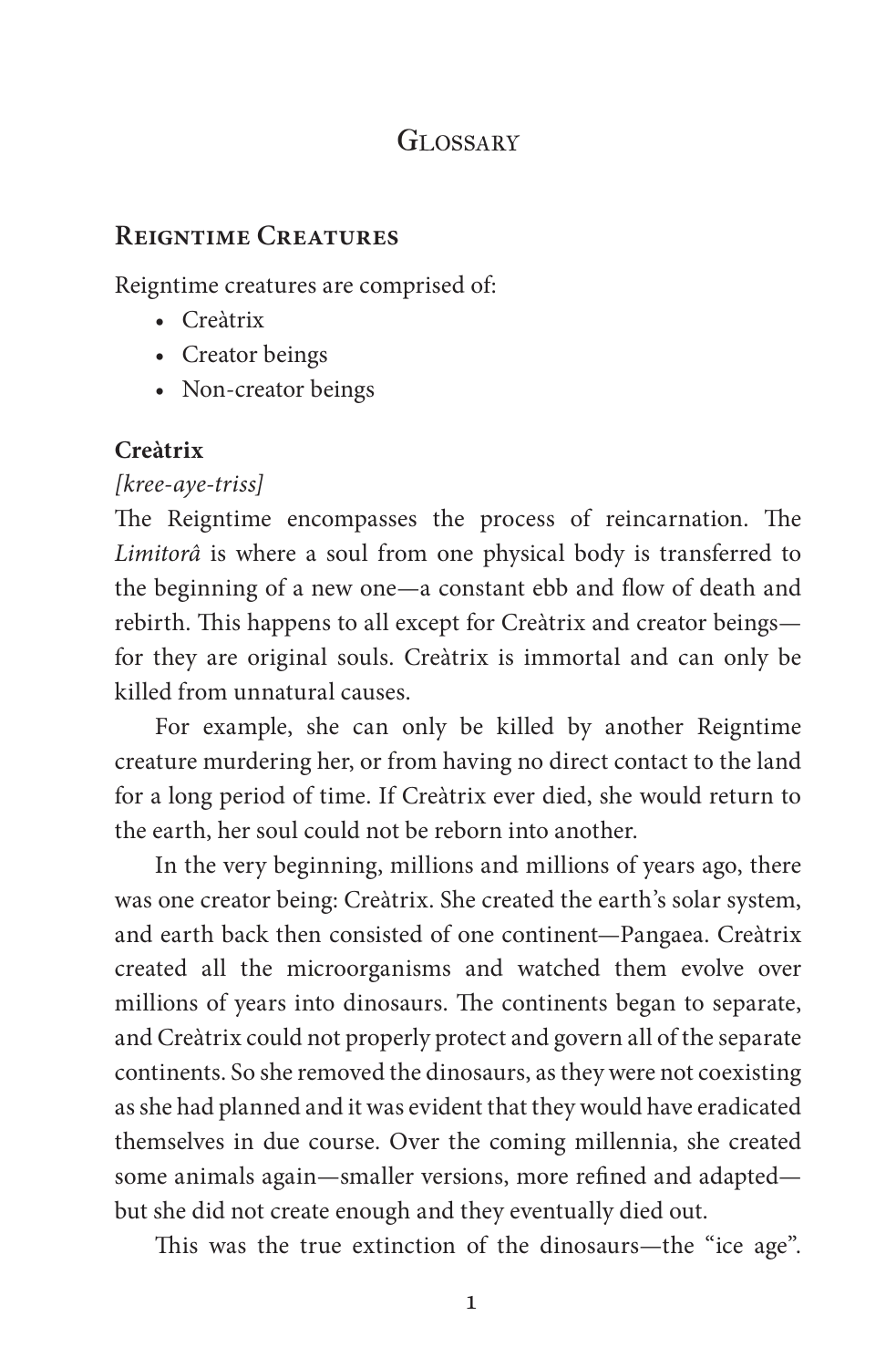After many more years of wandering the earth, Creàtrix became very lonely, so decided to give rise to one head creator being on each continent and give them complete authority over their land—but she remains the world's leader. She chose to call Australia her home. She created more creator beings, instructing them to begin again, to create the animals, flora, seasons and shape of the world. She created humans and some non-creator beings. She is the only Reigntime creature who has the ability to create human beings.

After a time, Creàtrix was driven away from Australia by Karmi, the original Creöciën, on the premise that she had transgressed the Reigntime Code. Creàtrix was more powerful than Karmi, so all Reigntime creatures assumed that she must have conceded her wrong-doings and left Australia willingly, knowing that it would take all of their combined strength to overcome her. This banishment caused many disagreements and violence, as Creàtrix was their creator—their mother—and they loved her fiercely. But she had created the original Creöciën with more endurance, strength and willpower than others, and his will could not be overcome. Many began to accept the change in ruling, fearing Karmi and losing faith in Creàtrix. To this day, Karmi is the only Reigntime creature who knows the truth of Creàtrix's transgressions, and he refuses to disclose any information. There are few who know her whereabouts, and fewer still who seek her out, for she is not only to be respected and loved, but also feared.

#### **Creator Beings**

Creàtrix gave rise to a multitude of creator beings. She delegated an individual on every land mass as the head Reigntime creature, to govern and protect all others. If Creàtrix had not chosen Australia to be her home, Karmi, the original Creöciën, would have been the head Reigntime creature, as he is now, after banishing her.

Creator beings have the ability to create physical bodies—flora, fauna, landforms, rocks and non-creator beings. Most creator beings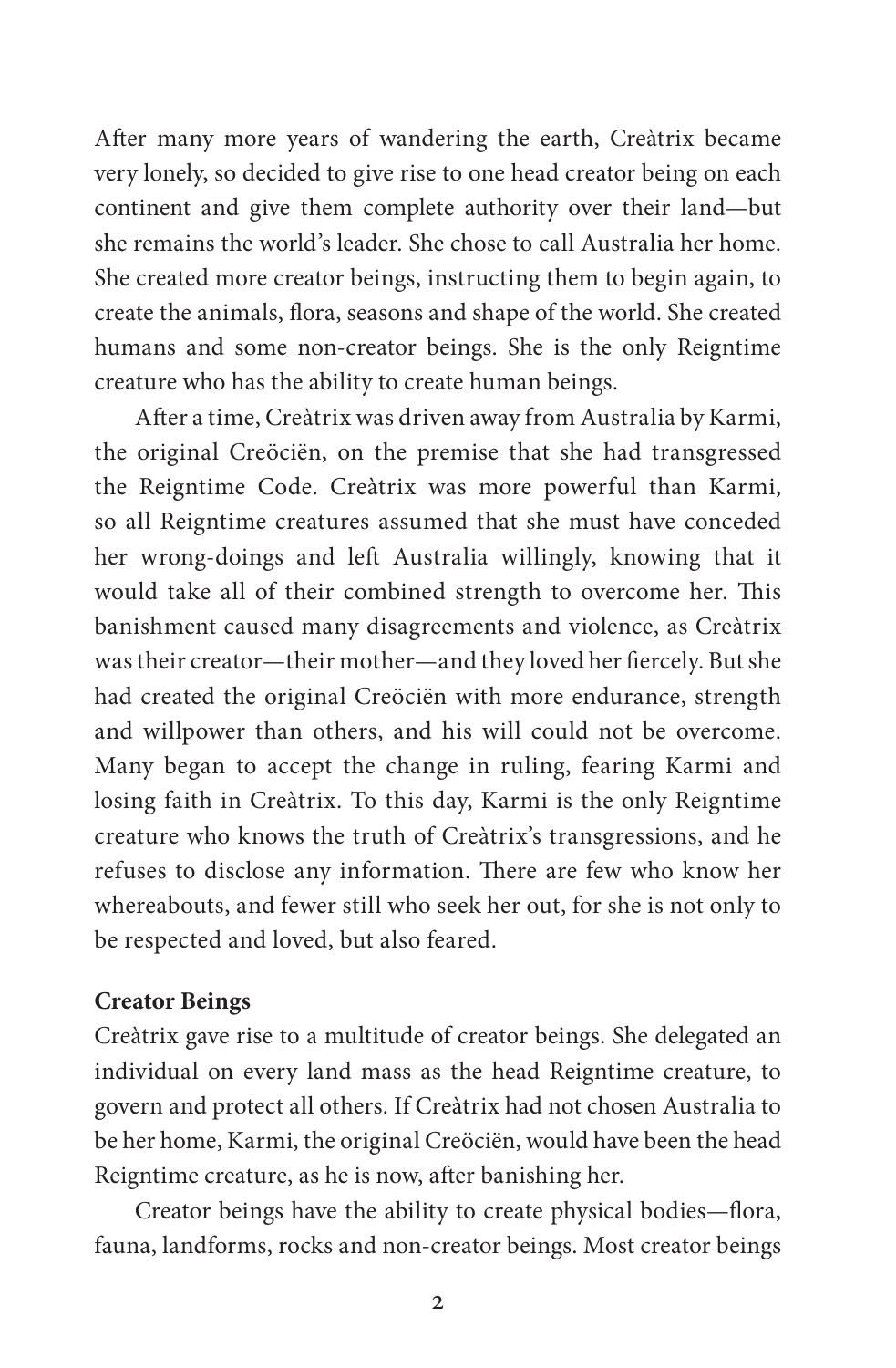have given rise to non-creator beings and, as such, are responsible for them.

Creator beings are immortal and can only be killed from unnatural causes. The earth provides them with the energy they need to survive and with this connection they can live indefinitely, but without it they will continually grow weaker until they die—their magic can only sustain them for so long. They can only be killed by another Reigntime creature, or from having no direct contact to the land for a long period of time. If a creator being ever dies, they would return to the earth, their soul could not be reborn into another. Creator beings are familiar with reincarnation , but only by proxy, as they are original souls—they will never be reincarnated.

When a Reigntime creature is killed, their creations cannot go ungoverned and unprotected, so there is a transfer of authority and power to the killer in order for them to take on this responsibility. Creator beings live in peace with one another, respectful and mostly nomadic, they find little cause for violence.

They are extremely powerful and have two forms—true and alternate.

True form: a Reigntime creature's original phenotype; the form in which they were first created by Creàtrix. For example, Myall is the original Creölah, his true form is a giant snake, but other Creölahs will not share this same phenotype—each has a distinct true form; Karmi is the original Creöciën, his true form is a giant saltwater crocodile, but again, this phenotype is specific to Karmi and other Creöciëns will have different true forms.

Alternate form: a Reigntime creature's alternate phenotype; the *human* form in which Creàtrix designed and created for each Reigntime creature. Their alternate forms are fixed—they will always look the same and cannot change—unless a specific type of magic is employed, but this is only a temporary disguise.

Keep an eye out for other creator beings in the rest of the Reigntime series...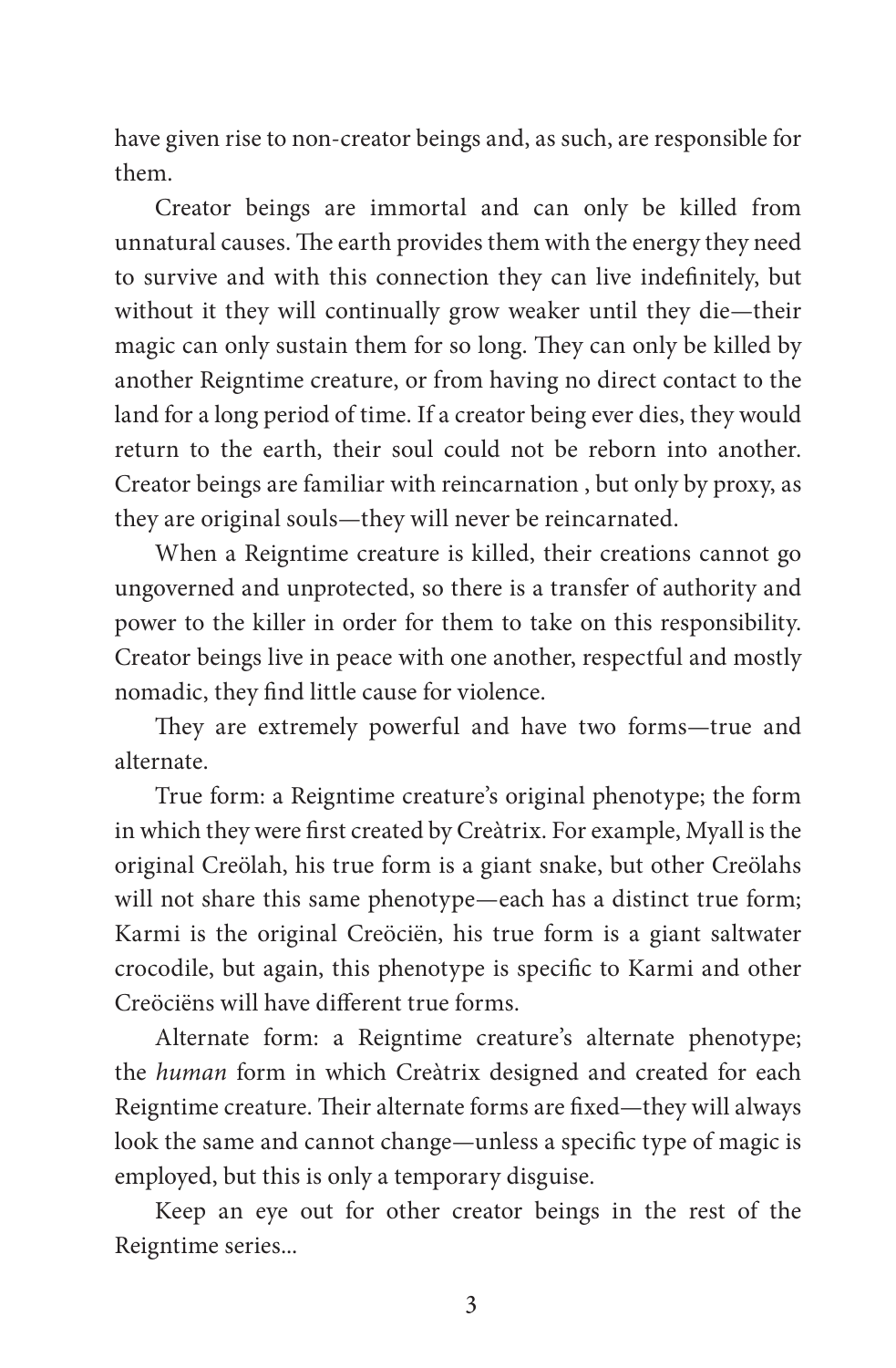#### *Creölah [kree-owe-lah]*

There is a Creölah on every land mass across the world. They are responsible for creating the animals of their land. Every Creölah was first created as a giant animal, and then given an alternate human form by Creàtrix. The original Creölah resides in Australia and is a giant snake in his true form. Jenorçaré is his given name, bestowed upon him by Creàtrix at his time of creation. His adopted public name is Finù and his false public name, of which you will know him, is Myall. He is the creator of Australia's animals and is a *çólmirin*—a water kindred spirit.

Not all Creölahs are water kindred spirits—the determination of what element or force of nature a Reigntime creature belongs to is dependent on their particular affinity. For instance, Myall, in his true form, is a snake, and would logically be an earth or flora kindred spirit (as he is not a sea or water snake), yet the water calls to him, so he is connected with that element.

Myall travels across Australia regularly, but as he was created near Ningaloo in Western Australia, he has an attraction to that area. His relationship with the land is symbiotic—he created the animals, and they, in turn, provide a deep magic that keeps him alive. As long as they exist, they are his life force and nourish his soul; without them and a direct contact to the land he would not survive. His strengths lie in charms and his unique connection with animals.

#### *Creöciën [kree-owe-sih-en]*

There is a Creöciën present on every land mass throughout the world. They are learned in the art of healing and their prowess in this field surpasses all others. Every Creöciën was first created as a giant animal, and then given an alternate human form by Creàtrix. The original Creöciën resides in Australia and is an enormous saltwater crocodile in his true form. Karmi's given name, bestowed upon him by Creàtrix at his time of creation, is not for public knowledge. Myall was the first Reigntime creature that Creàtrix created. After a few years of planning, she created the first Creöciën. She gave Myall the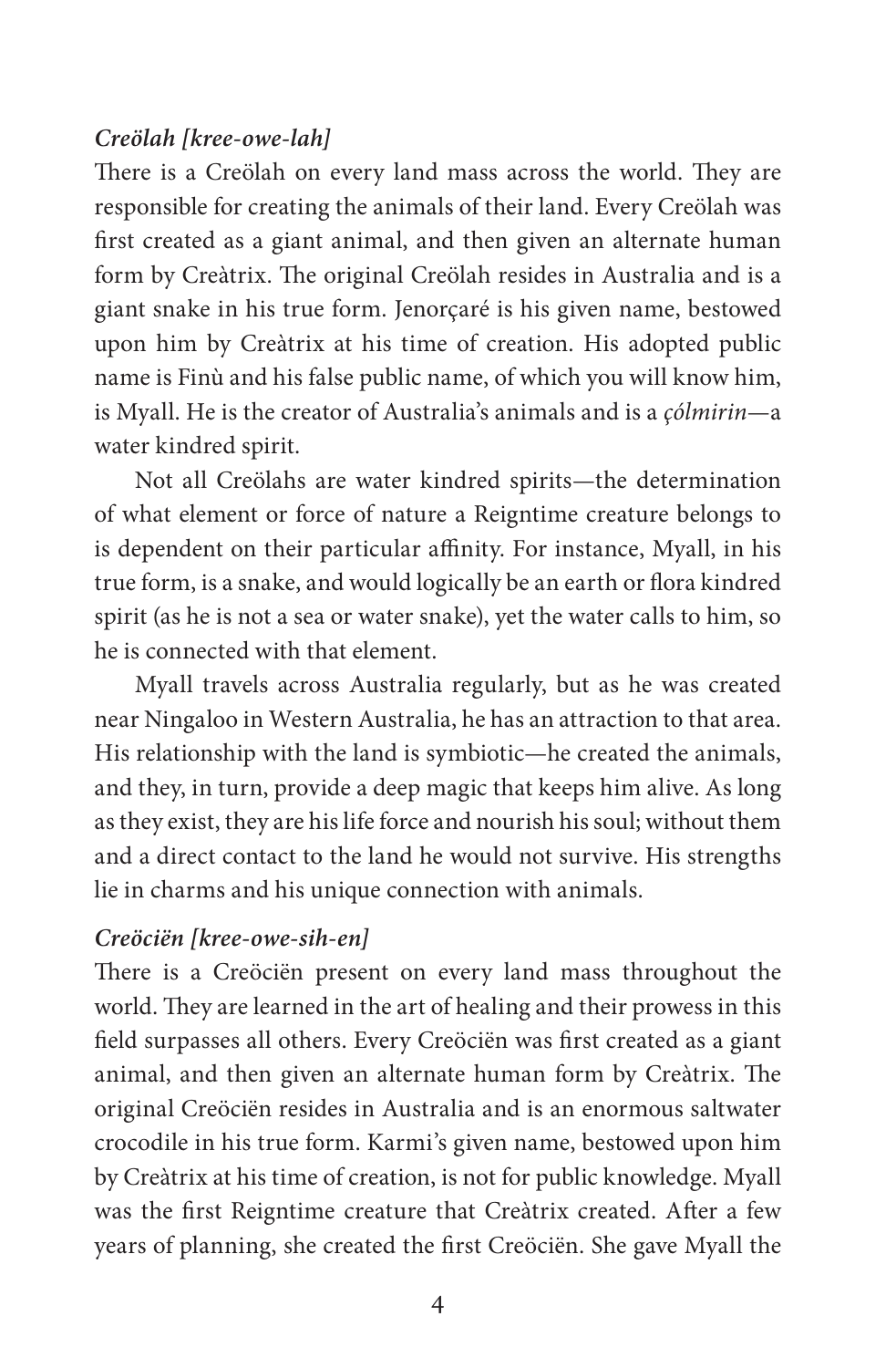honour of choosing his public name, of which he chose Karmi. Karmi is now the head Reigntime creature of Australia, having banished Creàtrix.

Karmi, although in his true form is an animal of the water, feels more connected to flora due to his healing knowledge, and, as such, is a *çólòbi*—a soul of the flora; a flora kindred spirit. He is the most powerful in regards to endurance, strength and willpower of all other creator beings. He resides in his place of creation, Kakadu National Park in the Top End—the Northern Territory—as it is reasonably central, providing faster access for other Reigntime creatures who wish to meet with him.

His relationship with the land is symbiotic—he created the caves of Australia—so the land, in turn, provides a deep magic that keeps him alive. As long as the landforms of Australia exist, they nourish his soul via direct contact with any part of the earth. Without this contact to the land he would not survive. His strengths lie in his supreme knowledge of medicine and healing magic and his ability to read minds.

### *Creötirrjas [kree-owe-tier-jarz]*

Creötirrjas are the creator beings responsible for the seasons. *Tirrja [tier-jar]* is Reignish for 'season', hence, they are the creators of the seasons. There are *chiforr [shi-for]* Creötirrjas, which are responsible for winter; *rour [roar]*, *silfoar [sil-for]* and *aistoor [ayestore]* Creötirrjas, which are responsible, respectively, for autumn/ fall, spring and summer. Every Creötirrja was first created as a giant animal, and then given an alternate human form by Creàtrix.

The original Creötirrjas' homelands are places on earth that exhibit four true seasons. Creötirrjas differ in their seasonal distributions across the world, as do they in their time periods of dormancy and awakening. They worked with the Creölahs (creators of animals) and Creöxòbis (creators of flora) to ensure that all life could exist in equilibrium. All *aistoor* Creötirrjas are *çólaistoor* souls of summer, summer kindred spirits; as are all *chiforr*, *rour* and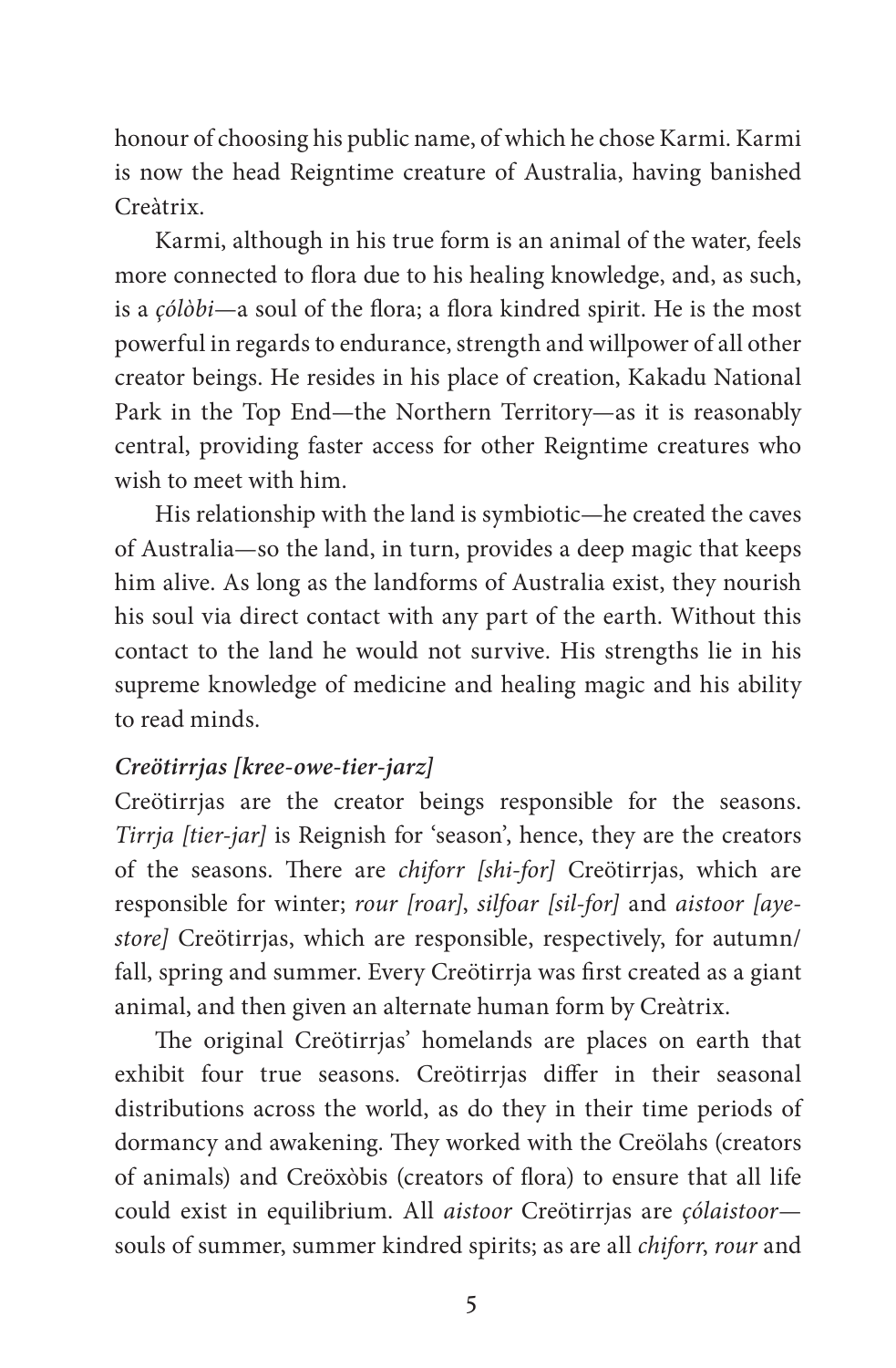*silfoar* Creötirrjas *çólchiforr*, *çólrour* and *çólsilfoar* kindred spirits souls of winter, autumn/fall and spring, respectively.

Creötirrjas' relationship with the land is symbiotic—they created the seasons, affecting the land and its inhabitants, which, in turn, provides a deep magic that keeps the Creötirrjas alive. As long as the seasons continue, and bring about change, the land, animals and flora are the Creötirrjas' life force and nourish their souls; without them and a direct contact to the land they would not survive. Their strengths lie in elemental charms.

#### **Non-creator Beings**

Creàtrix gave rise to only a few non-creator beings—mostly they were produced by the creator beings. Non-creator beings cannot create flora, fauna, landforms, rocks or any Reigntime creatures. Many are able to reproduce (e.g. *Mirin-minourrs*), but for those that are not, their numbers are controlled by the creator being who made them. These beings are not immortal, but live for many hundreds, or thousands, of years—depending on what type of non-creator being they are—before returning to the earth.

Humans were modelled from the alternate form of non-creator beings, and as such, share a very similar life cycle from birth to adulthood. A majority of non-creator beings grow from newborn, to child, to adolescent, to adult the same way as humans: coming to reproductive maturity in their middle teenage years and growing to adults in their early twenties. Once adulthood is reached they do not physically age as such. Usually, a few years after reaching maturity, they will remain unchanged until their souls deem it necessary to part ways with their physical bodies. Their souls will be reborn in different physical bodies, but they will not be the same Reigntime creature, nor will they have knowledge of their past lives, although similar characteristics and traits are most common. Non-creator being souls are reincarnated into other non-creator being bodies not human or animal.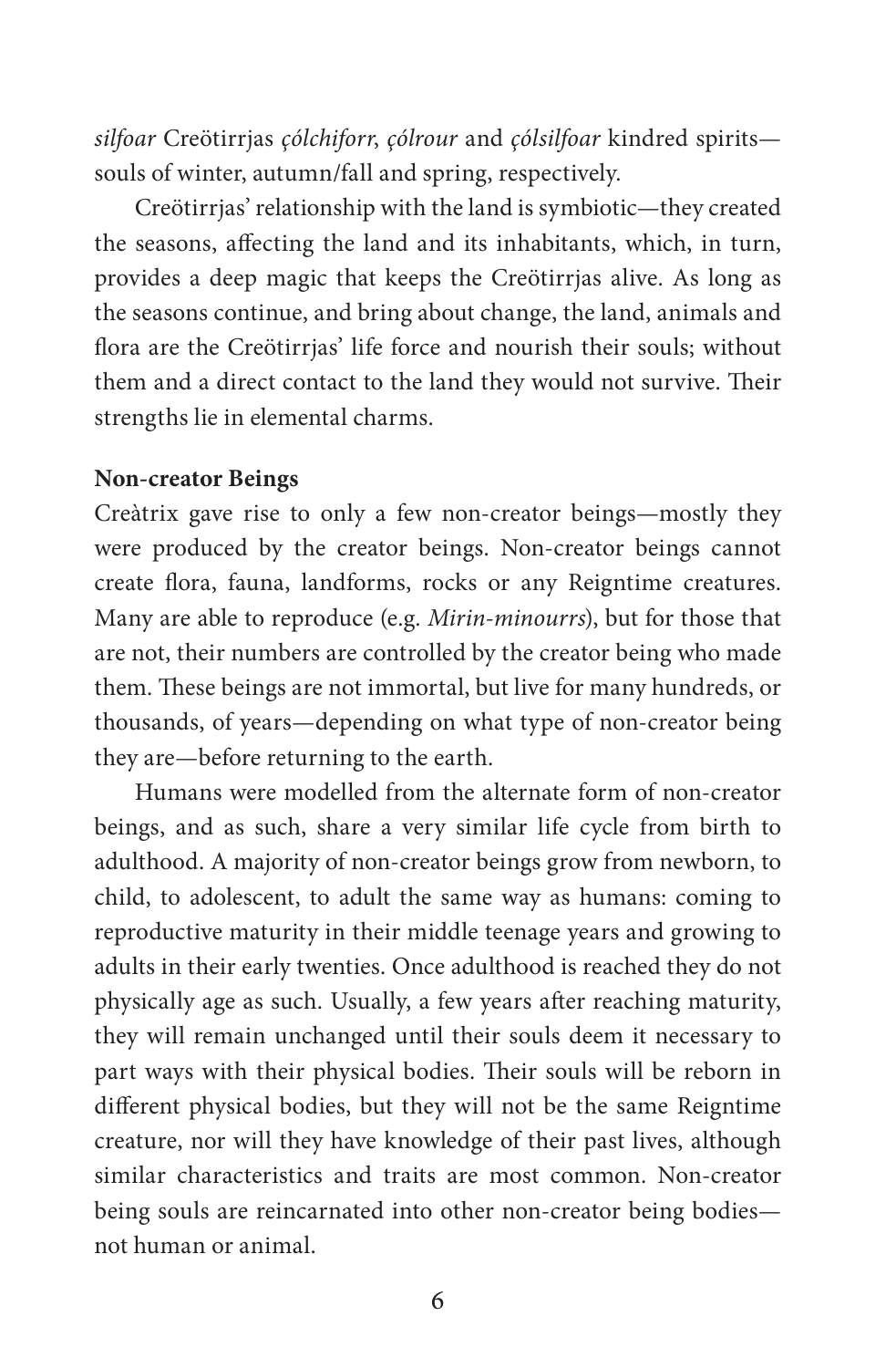They are very powerful but cannot compete with the endurance, strength or willpower of creator beings. Non-creator beings more often than not are gregarious and social, with fights breaking out on occasion, but they are mostly non-violent. However, there are always exceptions to the rules—outliers will be found in all species and races. They live in large villages that are scattered across every land mass and hidden from humans by magic.

All non-creator beings have true and alternate forms, the same as creator beings, whereby their alternate form is that of a human being.

Keep an eye out for other non-creator beings in the rest of the Reigntime series...

#### *Mirin-minourrs [mer-rin mih-nor]*

*Mirin-minourrs* are water dwelling Reigntime creatures and reside in most water bodies across the world. They mostly stay in their true form—similar to what we know as mermaids—as they do not often leave the water. However, when they choose to walk on the land, they adapt and morph into their alternate form—that of a human. They are known as Water of the Moon creatures, as they are usually only seen above the water's surface after nightfall.

Dissimilar to the creator beings, who cannot survive without contact with the earth, *Mirin-minourrs* cannot survive without direct contact to water, and as such, are *çólmirin*. If they stay on land for too long a time, they become extremely weak and will eventually die.

*Mirin-minourrs* were created by Creàtrix, but have been somewhat neglected since her banishment. They are able to reproduce, although their social and reproductive dynamics follow old customs.

*Mirin-minourrs* are a predominantly female race; there is only ever one male at a time in each clan group. That male is born when the pre-existing male dies. The sole male *Mirin-minourr* is the king of the entire clan. Clans encompass every *Mirin-minourr* on one land mass. So, for instance, *Mirin-minourrs* throughout Australia are all part of one clan; *Mirin-minourrs* throughout New Zealand are all part of one clan and will, therefore, have their own king. There have been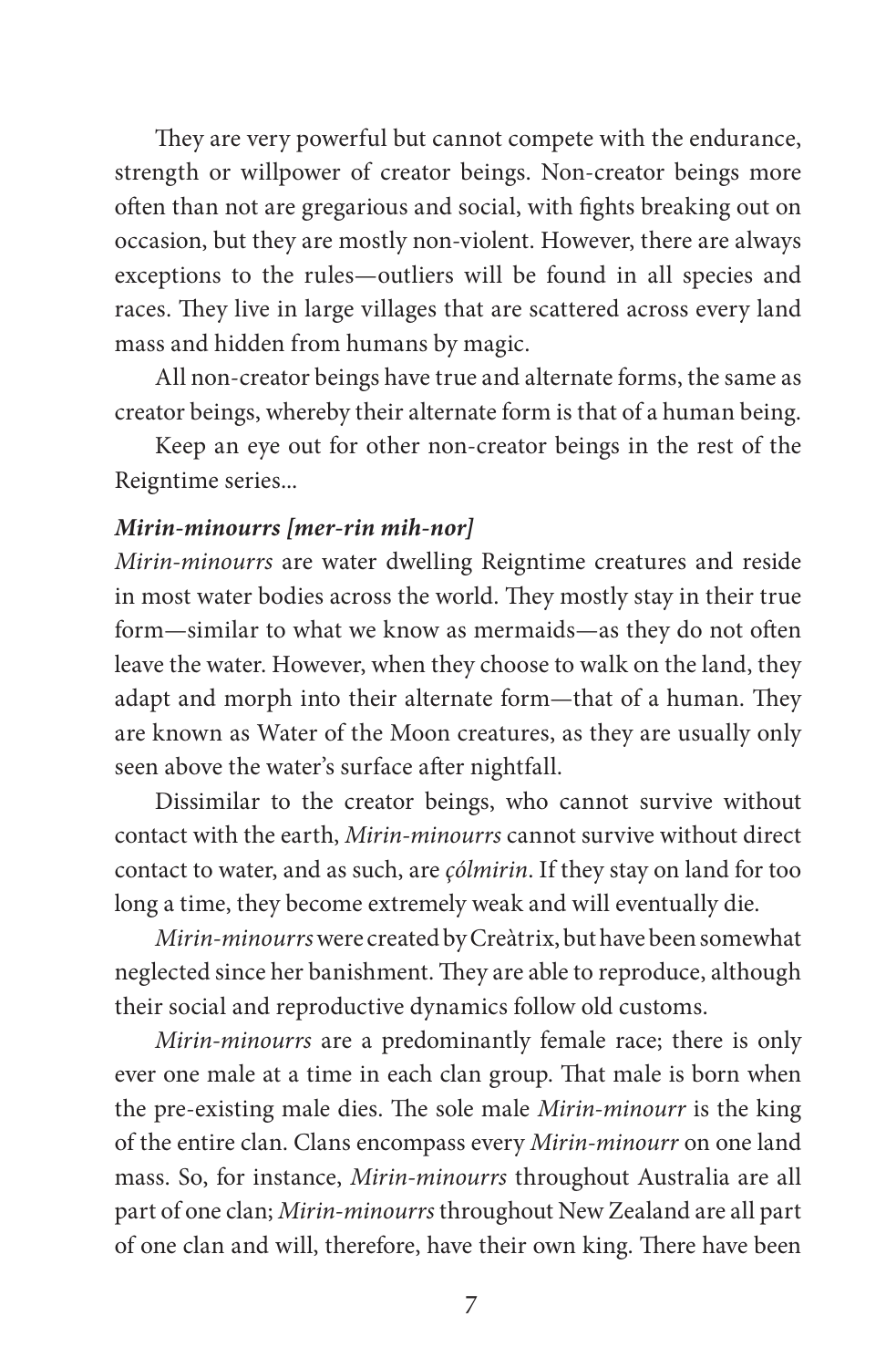precisely one hundred *Mirin-minourr* kings of the Australian clan group since the Awakening—Còmir is the one hundred and first.

*Mirin-minourrs* are a race that mostly keep to themselves, but are learned in the art of sorcery. They do not often use sorcery, but their knowledge of it provides their race with a defence mechanism. The natural magic that they possess allows them access to all water bodies across their land. There are hidden interconnecting water channels that are used by the *Mirin-minourrs* to travel between all water bodies of their land. The exception to this phenomenon is land kinship. *Mirin-minourrs* can travel between the North and South Islands of New Zealand, between mainland Australia and Tasmania and they can travel between the hundreds of Islands of the Maldives because there is lingering kinship between each of the land masses. For example, the *Mirin-minourrs* of Alaska, Canada, America, Mexico and all of South America can freely travel between each of these countries, as they belong to one land mass. However, the *Mirin-minourrs* of Northern Ireland, Ireland, Scotland, Wales and England cannot travel to France, despite the small distance between these countries and France compared to mainland Australia and Tasmania, as there is no land kinship. Despite the fact that every land mass was once connected, kinship ties were broken when Pangaea separated—country, and land identity as a whole, has been re-established. An absence of land kinship disallows the *Mirinminourrs* from crossing kinship boarders.

## **Magic**

All of the Reigntime creatures were created by Creàtrix, or by creator beings, with inherent magic. Magic consists of four types:

- Enchantments
- Spells
- Charms
- Sorcery

Some creator beings and non-creator beings have unique or rare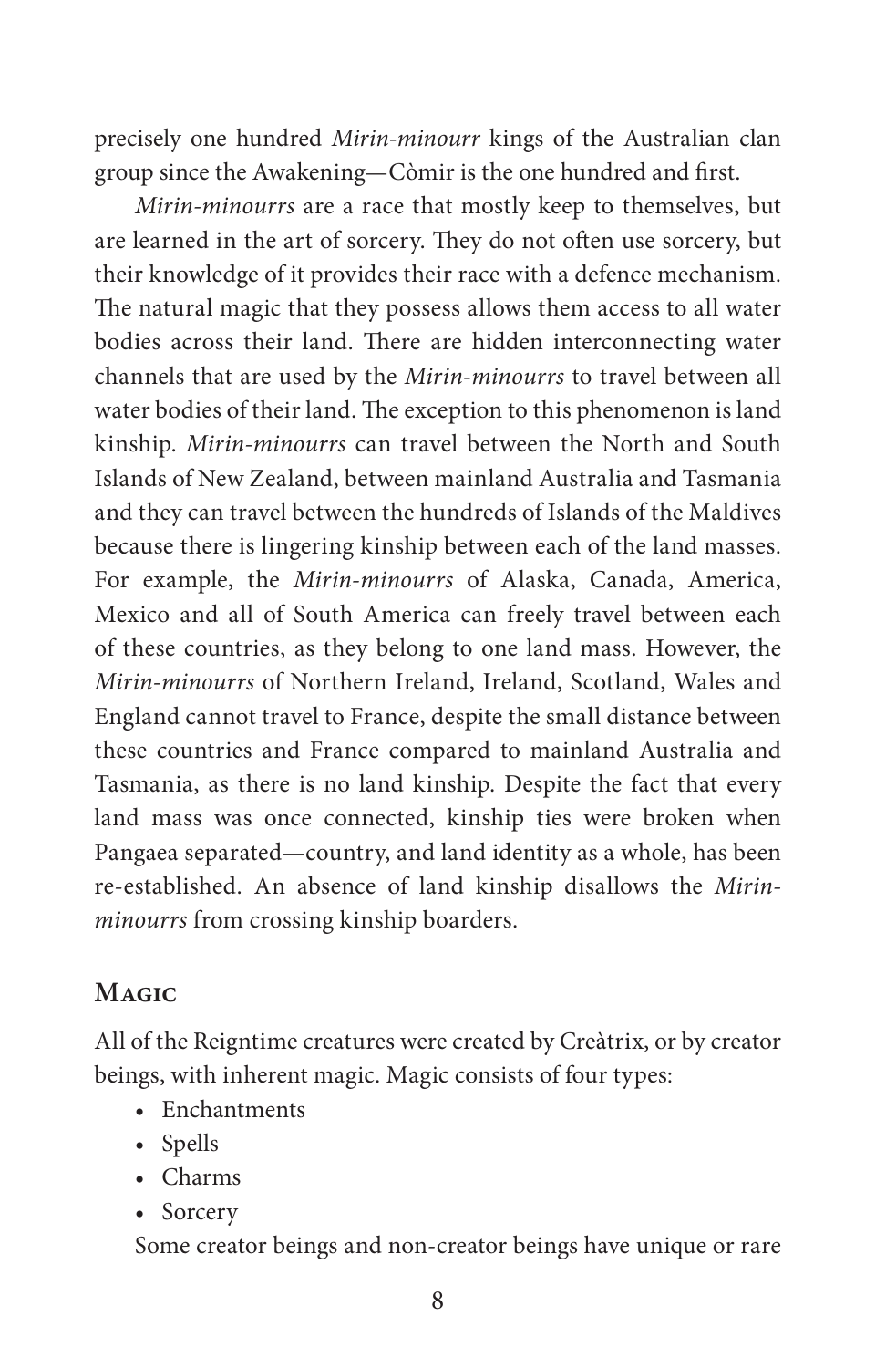abilities of which they were created with, or were unintended but arose regardless:

- Individual abilities
- Rare abilities

Magic is inherent and eternal, and flows through every Reigntime creature. Magic is as much a part of them, as the heart, brain or blood is to a human. For creator beings, there was never a time when they had to learn an enchantment, spell or charm, for they were created with intrinsic knowledge of all magic.

Non-creator beings, however, must learn how to harness and employ their magic. Reigntime creatures are natural and organic, and as such do not often cohere with human-like systematics. However, the most logical way for Reigntime creatures to learn is by attending an educational facility. The Reignish approach to education is less structured and formal than the human equivalent, but is an essential element in Reignish culture. Without this education, non-creator beings would not be able to control their magic properly, nor would they have an understanding of the Code or be aware of the dangers of sorcery. Parents and creator beings were once solely responsible for their offspring and creations' education. Due to time constraints and the nomadic life of creator beings, this soon led to a single Reigntime creature taking on the position of village Magister. From here, it was necessary to start a schooling system, as there were too many noncreator being children, and of varying ages, for the village Magisters to properly teach. So it was that the Reignish Schools of Magical Teaching came to be.

There is such a school in each Reigntime creatures homeland, where non-creator being children progress from learning the basics (the Code, the different elements and forces of nature that they have unities with, beginners healing, and controlling their power), to more advanced and specific teachings (spells, enchantments, charms, defence, theory of sorcery, advanced healing, natural equilibriums and many more subjects). Non-creator beings are first taught by the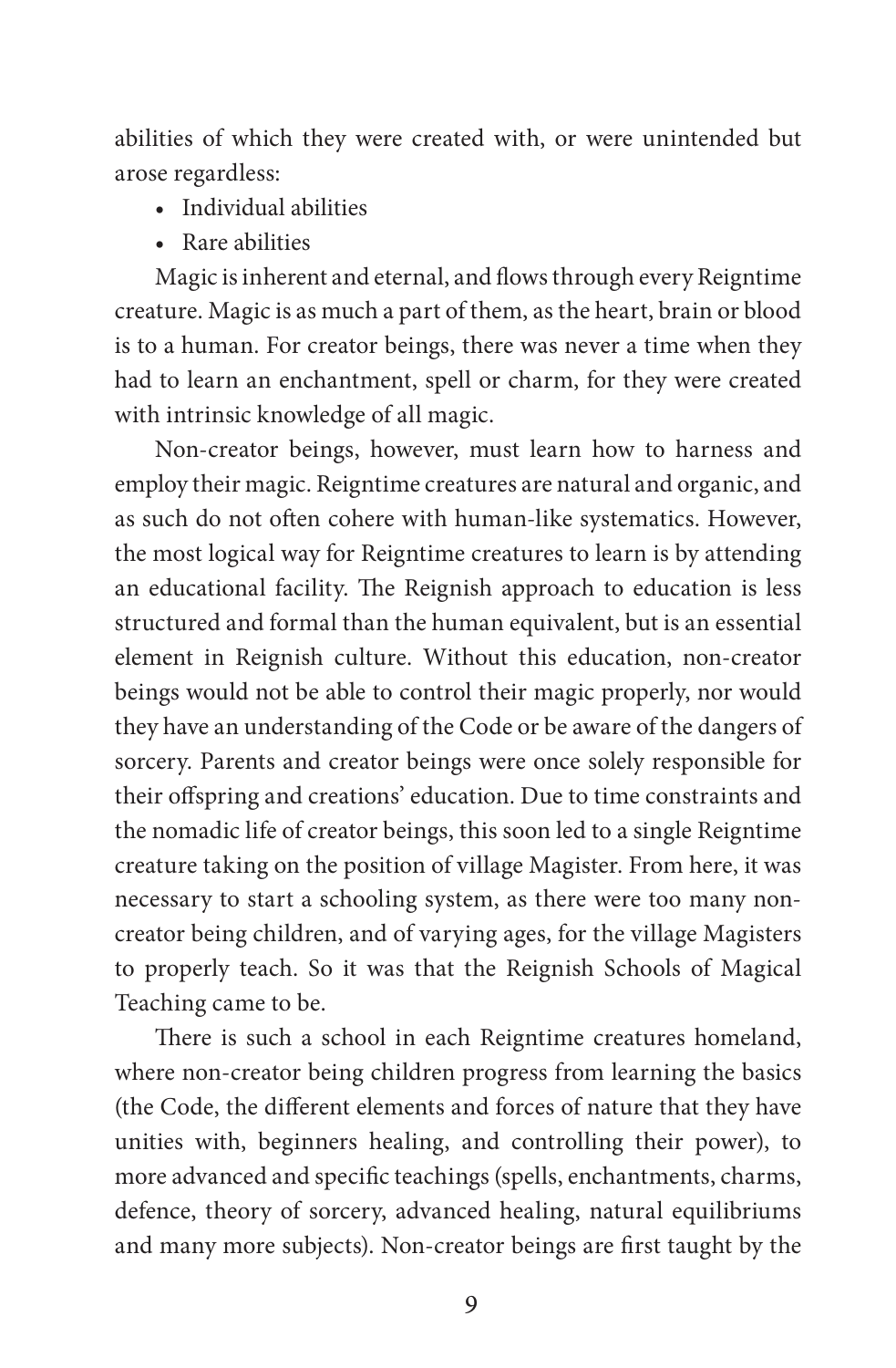resident Magister in their village until they turn thirteen and come of schooling age. From the age of thirteen to seventeen they attend their respective Reignish School of Magical Teaching and upon completion of their education can begin doing what they were created for: helping the creator beings, protecting the land, flora, fauna and their relevant kindred element or force of nature, as well as particular crafts within their villages.

Creator beings have stronger abilities than non-creator beings. For example, Myall is a Creölah, and is a creator being, and as such, has a broad and strong range of abilities. *Mirin-minourrs*, however, are non-creator beings, and have a lesser form of inherent magic. They can still perform many enchantments, spells and charms but without the same effect as a creator being.

Creàtrix is the most powerful, followed by Karmi, Myall, then all other head creator beings and, lastly, the remainder of creator beings across the world. All head creator beings and creator beings have similar levels of power, respectively, but some have certain strengths.

Karmi is the most knowledgeable of medicine and healing magic.

The only exception to this is Creàtrix; she is the most knowledgeable and practiced in all forms of magic.

Enchantments, spells and charms do not have to be spoken aloud, but will usually have more acute outcomes if cast verbally rather than mentally.

#### **Enchantments**

Enchantments are good configurations of magic, and are most often used as veils or barriers for protection. They do not have physical ramifications. This means that they do not affect others in a physical manner; rather, they are used as illusions, veils or barriers in order to avoid detection.

An enchantment can either be used with specific or imprecise intent:

Specific intent: provides a veil or barrier for an individual.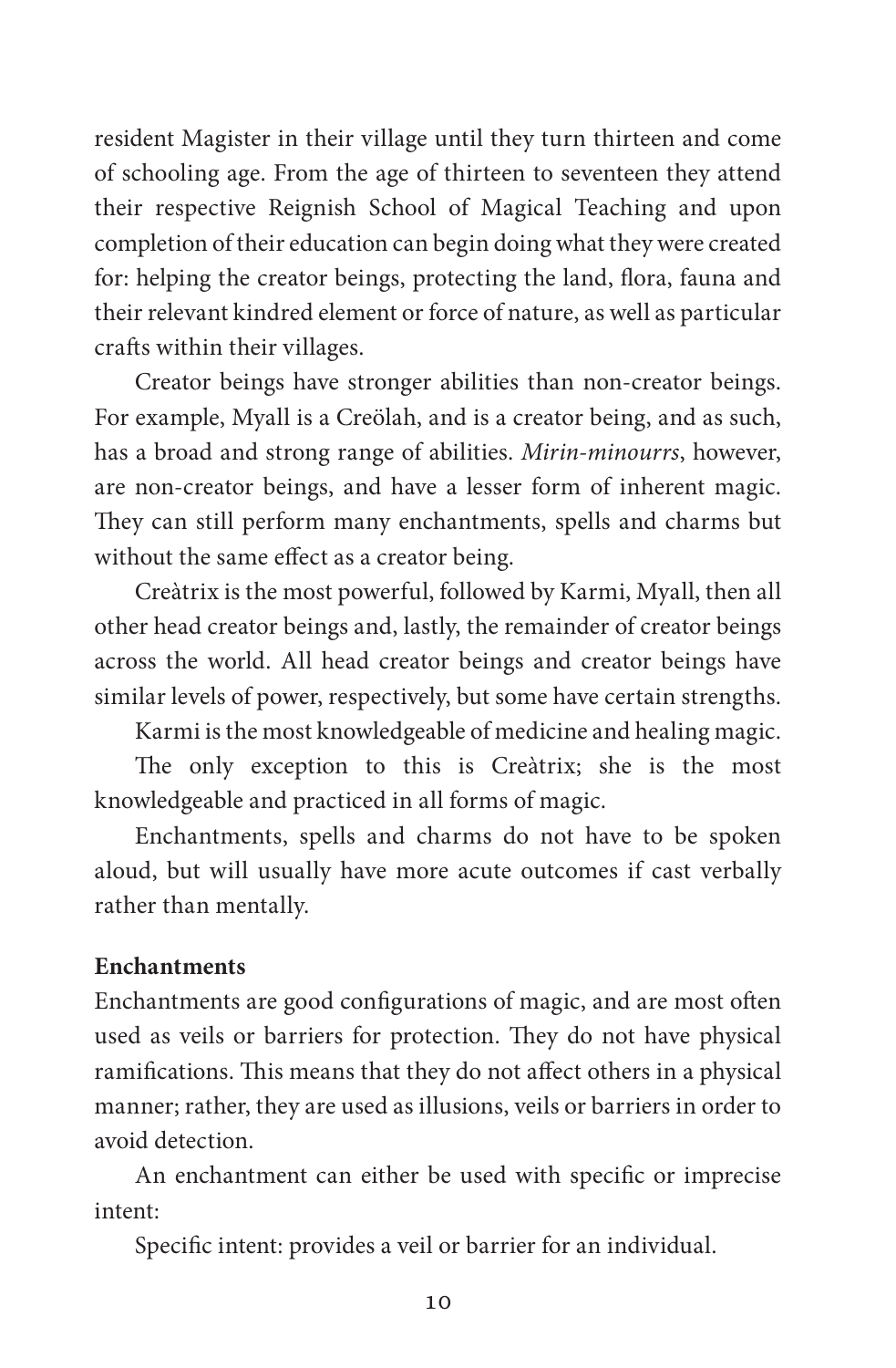Imprecise intent: will veil or barrier an area of choice and all within it.

The outcome of enchantments is dependent on the strength of the Reigntime creature. All creator beings inherently know all enchantments, but non-creator beings do not and must learn them at school. Creator beings can cast enchantments to their full capacity, whereas non-creator beings cannot. This is due to the strength of inherent magic in each Reigntime creature.

Enchantments do not take as much energy to cast as spells or charms, but they are usually held in place for much longer amounts of time, and require endurance. Creator beings have more stamina than non-creator beings so will always be able to maintain an enchantment for a longer period of time. As well as this, creator beings have full control over enchantments and, when in good health, can maintain flawless enchantments indefinitely. Noncreator beings cannot maintain flawless enchantments, but can still use them well.

For example, if a non-creator being were to use the enchantment *Aréjon* in order to cast an invisibility veil with specific intent, they would appear indistinct to the human eye, but would still be detectable to a Reigntime creature. They would take on the resemblance of their surroundings, but, rather like the surface of water, they would have a faint silhouette that ripples ever so slightly, as they would be unable to hold the illusion to the same speed as their movements.

Non-creator beings have difficulty casting enchantments with imprecise intent, as they can only project a small distance past themselves. Both creator and non-creator beings have the ability to use enchantments on the move, and can cast and hold enchantments with specific and imprecise intent while moving from place to place. Non-creator beings cannot keep this up for long, a few days at most, whereas a creator being can use enchantments indefinitely.

The only way that a non-creator being can use an enchantment to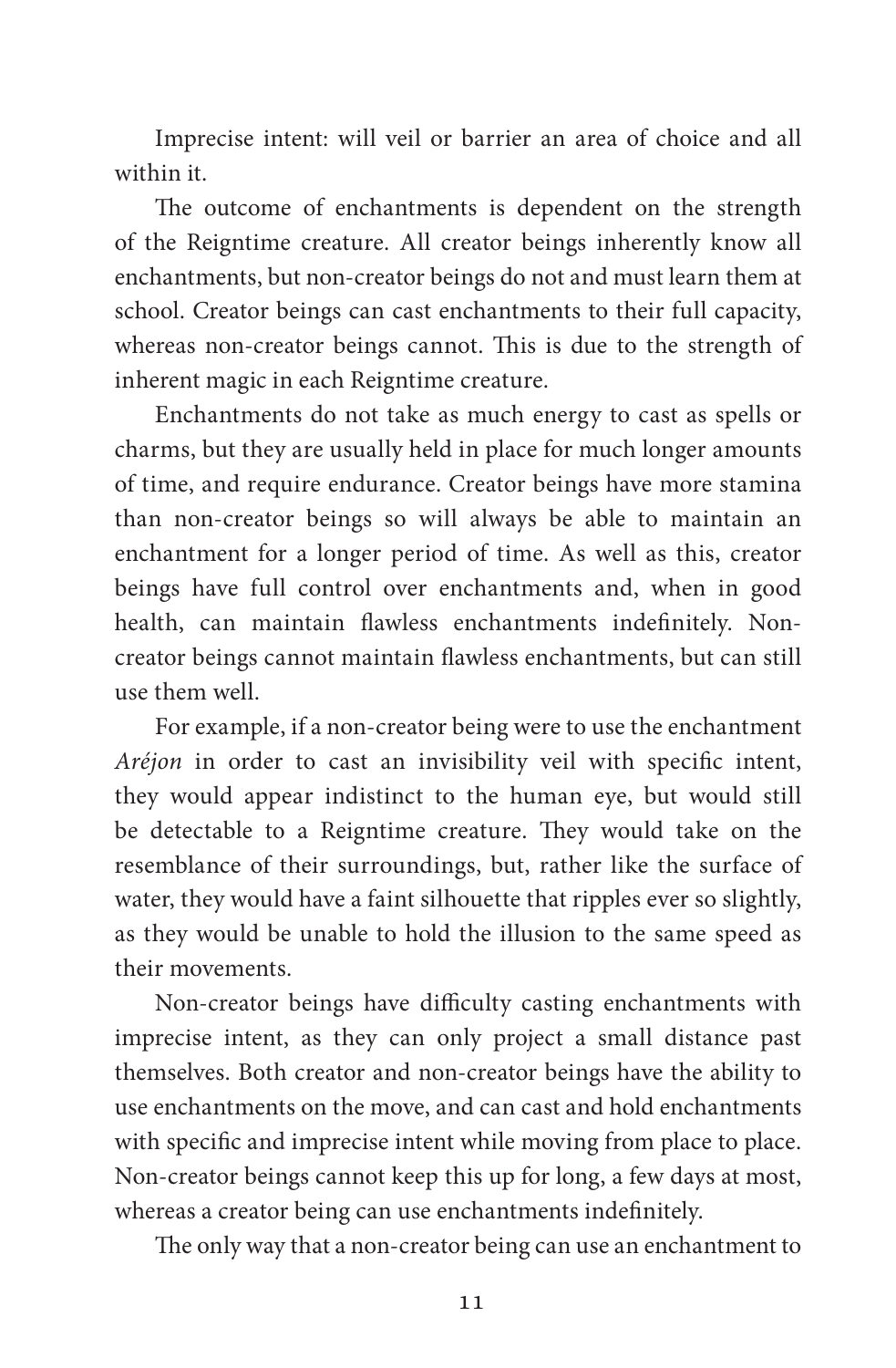the same ability as a creator being is through use of sorcery.

Below are some enchantments encountered throughout Lexie's time with Reigntime creatures:

## *Aréjon*

Causes the caster to become invisible; all others will be blinded by an invisibility veil by the caster.

#### *Inyarr*

Causes the caster to render themselves unheard to all, no matter their proximity to others. No sounds can penetrate past the deafening veil.

### *Malsoar*

Causes any and all scents of the caster to be indistinguishable; no scents are able to carry outside of the veil.

#### *Ourrâjat*

Causes an impenetrable, invisible, physical barrier to form around the caster.

## **Spells**

Spells are good configurations of magic and are used with the intent of producing a physical ramification. They differ from enchantments because to be classed as a spell, the object itself must be altered in some way. All creator beings inherently know all spells, but noncreator beings do not and must be taught. The ability to cast a spell to its full capacity is dependent on whether the Reigntime creature is a creator being or not.

Dissimilar to enchantments, the outcome of spells is dependent on the strength of the Reigntime creature, rather than their endurance. Creator beings can cast spells to their full capacity and have total control, whereas non-creator beings cannot, as their level of strength is much less than that of creator beings.

There are different levels of autonomy with different spells, depending on the Reigntime creatures' specific strengths. For example, Karmi, a Creöciën, is learned in the art of medicine and healing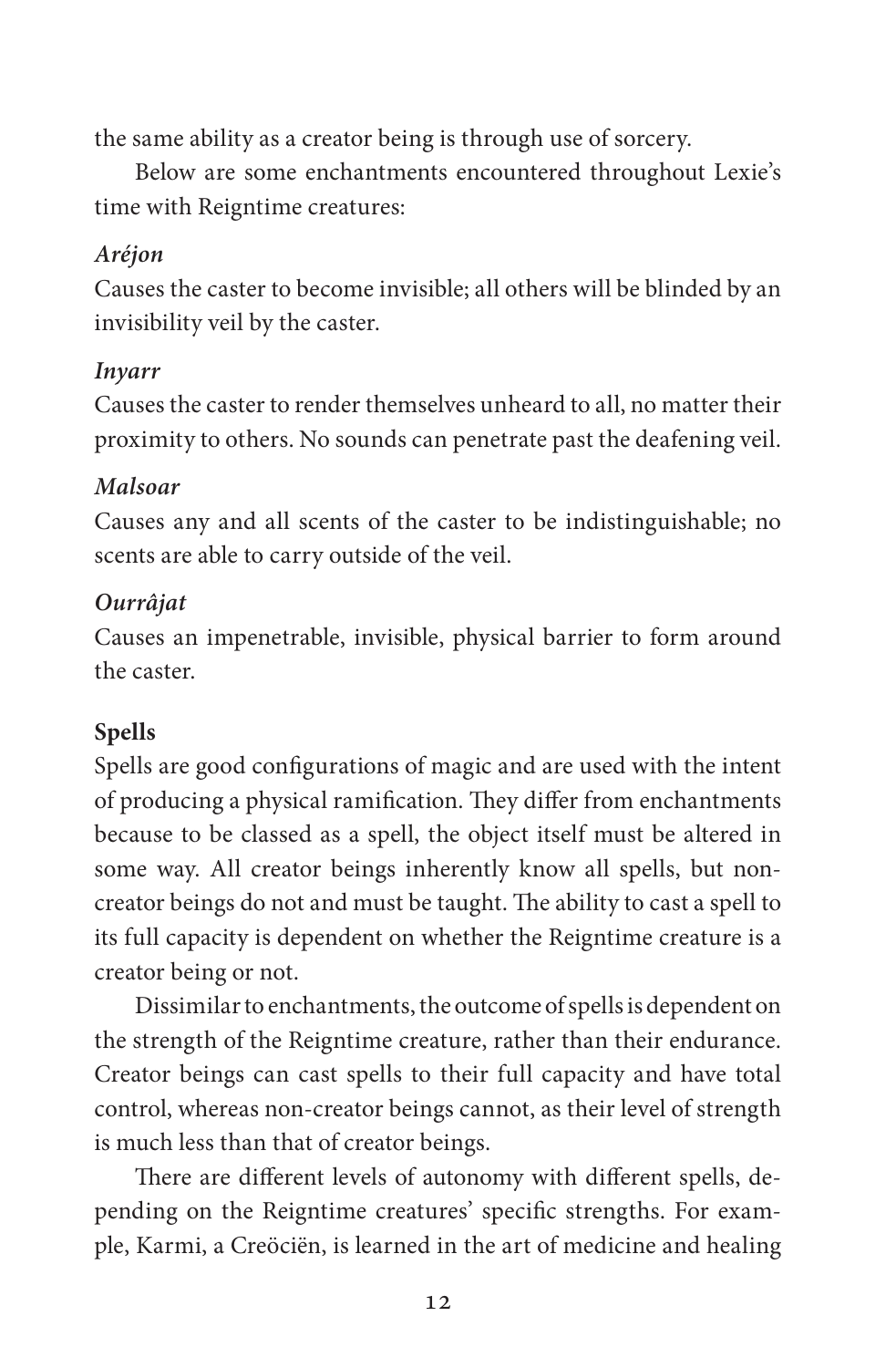magic—that is his strength. Whenever a Reigntime creature has suffered an adversity, they will search out Karmi to heal them. The healing spell, *Belox Çòrah*, will have the fastest effect when used by Karmi. His ability with healing magic supersedes all others, rendering him the only Reigntime creature able to save the lives of those who are mortally ill or wounded.

The only way that a non-creator being can use a spell to the same ability as a Reigntime creature is through use of sorcery.

Below are some spells encountered throughout Lexie's time with Reigntime creatures:

## *Âbsourr*

Used to repel anything from the caster by a physical force; it causes the object to be flung away with great velocity.

## *Belox Çòrah*

A healing spell used to speed up the process of recovery; quick wellbeing.

## *Nènoar*

Used to call a Reigntime creature, human or animal to the caster. Using this spell will not compel a Reigntime creature, human or animal to come to the caster, but will ask them, and provide a positive influence over their choices.

If employed with sorcery, it *forces* a Reigntime creature, human or animal to obey. For instance, when Còmir cast the spell in the clearing, Karmi was dragged towards him.

## *Norrtrêù*

Used as the counter spell to *Trêù*; it will unfreeze the Reigntime creature, human or animal that has been frozen.

## *Noxlòndah*

Used to bring on somnolence: a deep sleep.

## *Trêù*

Used to make a Reigntime creature, human or animal freeze; they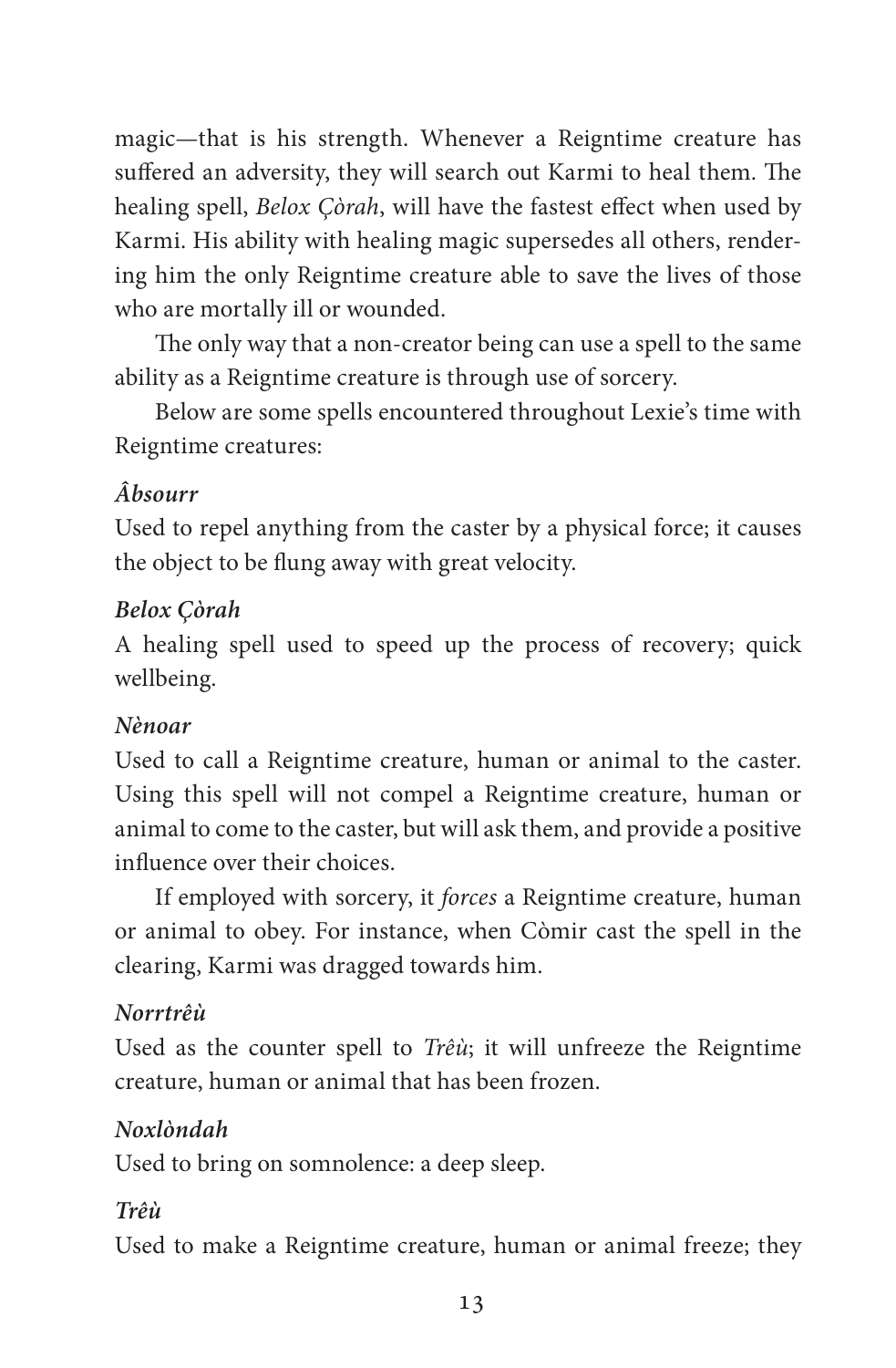are unable to move for however long the spell is in place, or until they overcome the strength of the caster.

#### **Charms**

Charms are good configurations of magic and are used to bend and shape the elements, persuade others, and to determine the location of a Reigntime creature, human, animal or object. All creator beings inherently know all charms, but non-creator beings do not and, again, must learn them at school. The ability to cast a charm to its full capacity is dependent on whether the Reigntime creature is a creator being or not.

Dissimilar to enchantments and spells, the outcome of a charm is dependent on the willpower of the Reigntime creature, rather than their endurance or strength.

Charms require high levels of concentration and self-discipline; therefore the caster must be adept in using their willpower.

In order to cast a charm to its full capacity, the caster must be able to block out distractions. Willpower is more attuned and forceful in creator beings than non-creator beings, and the reason why they can cast charms to a higher degree of accuracy, hold them in place for longer and have more substantial outcomes. Myall is particularly good at casting charms. Being the creator of Australia's animals, he has more influence over them in particular. This, coupled with him being a water kindred spirit, aids in his control of water elements, and finding the location of Reigntime creatures and animals.

The only way that a non-creator being can use a charm to the same ability as a Reigntime creature is through use of sorcery.

Below are some charms encountered throughout Lexie's time with Reigntime creatures:

#### *Aremooró*

A mind reading charm used to go through the memories of Reigntime creatures, humans or animals. This ability is exclusive to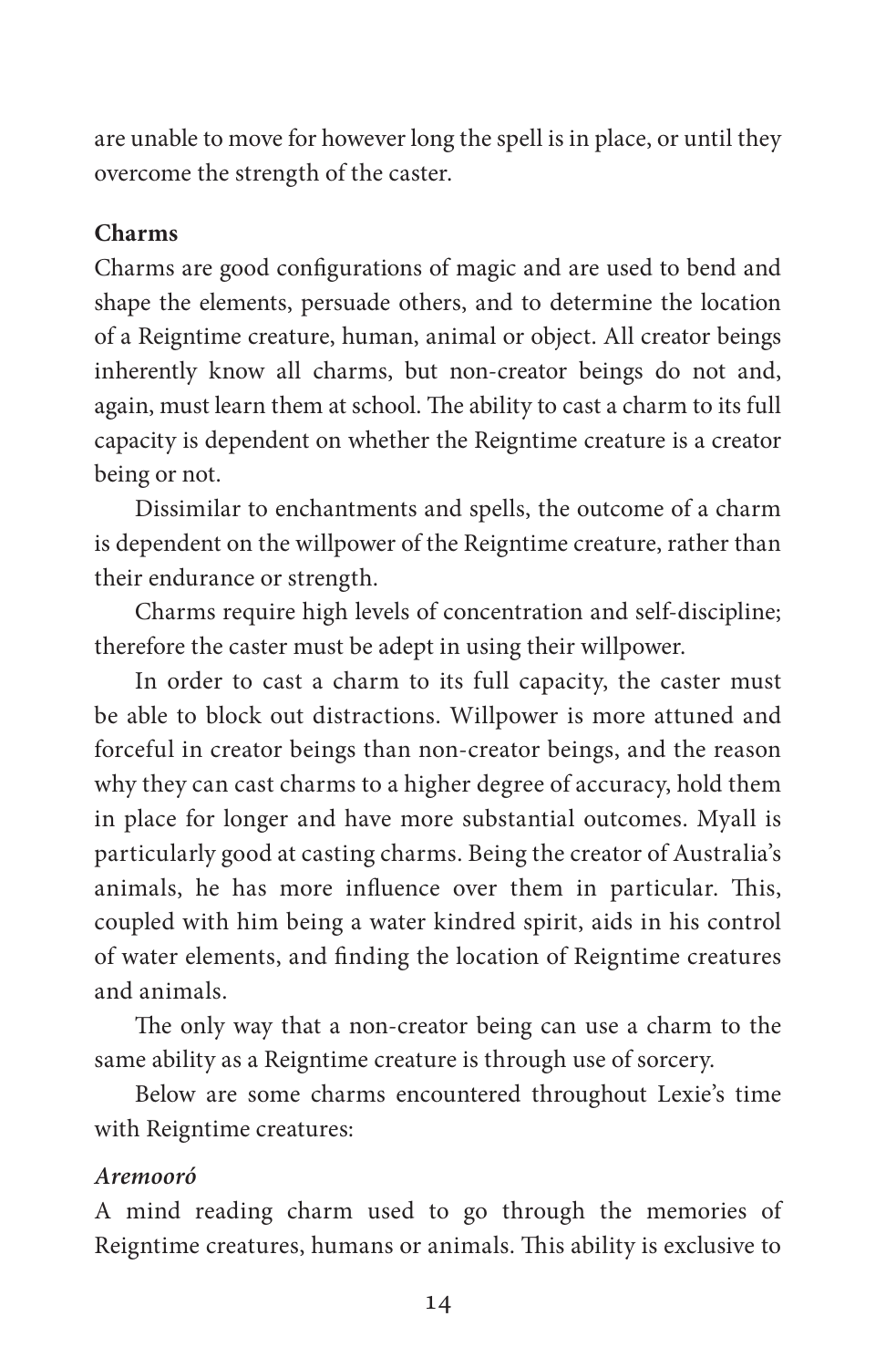Karmi and cannot be performed by any other Reigntime creature except for Creàtrix. Karmi uses this charm on Lexie, although he does not cast it aloud.

## *Darênah*

Used as a location charm; it allows the caster to identify the location of the Reigntime creature, human, animal or object that they are concentrating on. This is a rare ability.

## *Foart-femis*

An elemental charm used to control the wind. Karmi uses this charm against Còmir when they meet in the clearing in Kakadu. He did not say the charm aloud though, preferring to remain hidden so that he could attack with the element of surprise. Lexie remarked on the gust of wind, '*Instead, she felt a strong rush of wind from her right, which bowled her over, and heard an infuriated snarl a moment later*.'

## *Lintarr*

An elemental charm used to create fire. The caster only has control over flames that they have created, not over wild fire or fire created by any other Reigntime creature.

# *Téjó Lanix*

A persuasion charm, allowing the caster to alter a Reigntime creature or human's perspective. It does not change the way the caster appears to others, instead, it persuades one to believe that their perception of the caster is exactly what they should expect, therefore, eliminating suspicion. It works best on humans, not very well on Reigntime creatures, and not at all on animals.

## **Sorcery**

Sorcery is a dark configuration of magic, and must be taught or selflearned in order to practise—it is not inherent like magic. Creator beings very rarely use sorcery, as they have no need—the endurance, strength and willpower of their magic supersedes that of sorcery, but this can be overcome by other means.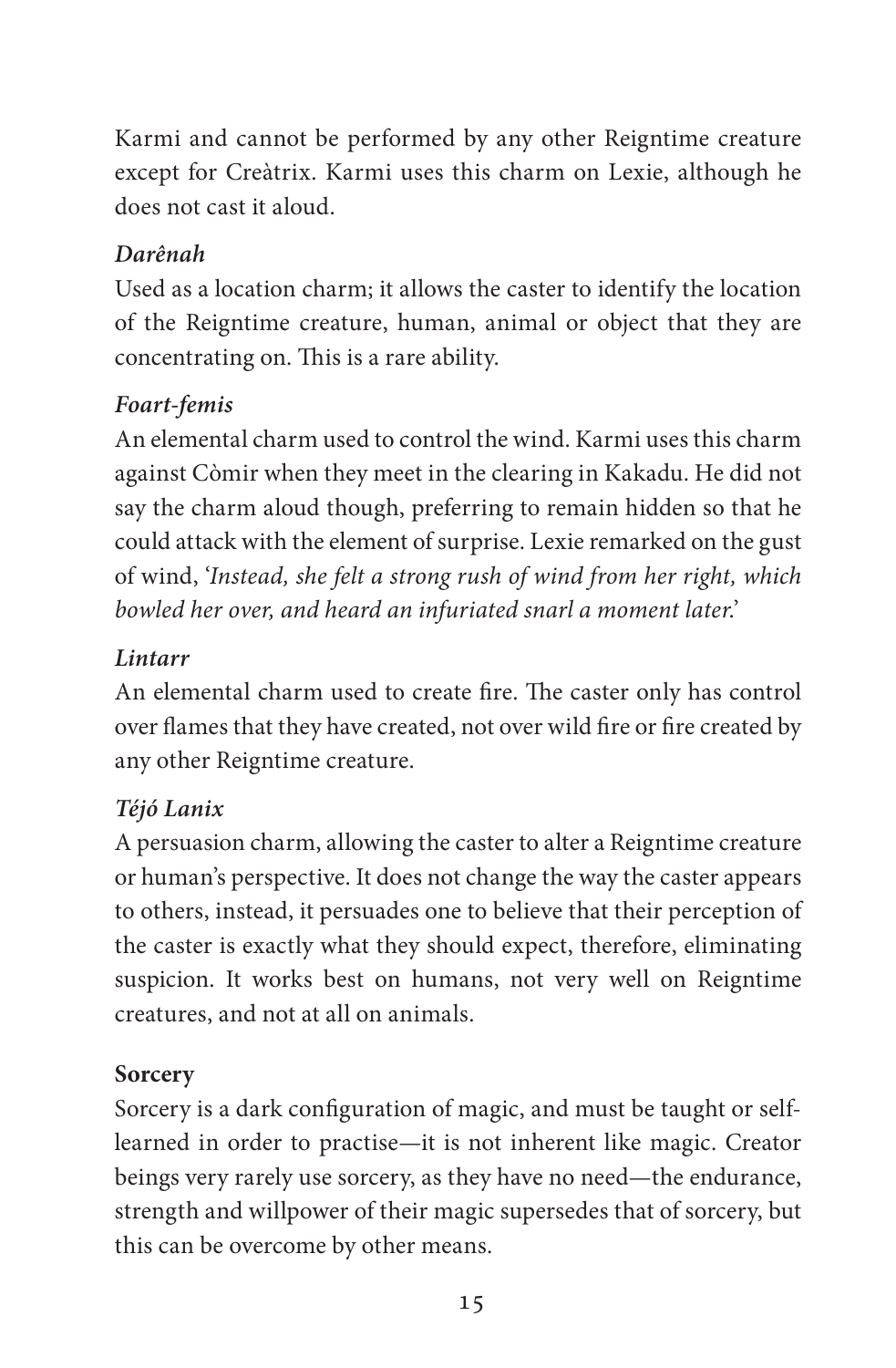For example, Còmir's strength was such that he was almost a match for Karmi, as he employed the use of sorcery and had acquired more power from killing other Reigntime creatures.

In addition to Còmir's use of sorcery, he had killed other Reigntime creatures and absorbed their power, which gave him greater strength, endurance and willpower. Còmir abused his knowledge of sorcery, and from his gained power from killing other Reigntime creatures became very strong indeed.

There are certain curses associated with sorcery, but none have been used so far. Mostly, sorcery is not the configuration of different spells and enchantments, but the ability to cast the same ones by drawing on an external strength, rather than an internal, instinctive ability. Còmir cast the same enchantments, spells and charms as any Reigntime creature would, but called upon a dark and destructive strength, of which corrupts the soul—a torment for any Reigntime creature and why they avoid sorcery at all costs.

To perform sorcery is to corrupt and tarnish one's soul, as the external strength gradually embeds itself deeper and deeper into the heart of the Reigntime creature who calls upon it.

Counter-intuitively, One does not become more powerful from this take-over, but has a greater understanding and grasp of the sorcery, so can call upon it with more urgency and cast enchantments, spells and charms with more accurate outcomes, but no more power itself.

A Reigntime creature who uses sorcery will not become more powerful each time they call upon the external strength, but they will become more acute in their casting. Sorcery, coupled with a power transfer from Reigntime creatures that one has killed, will result in a higher degree of power and control.

### **Individual Abilities**

### *The Exploration Charm*

There is no casting word for this charm—it can only be cast mentally, and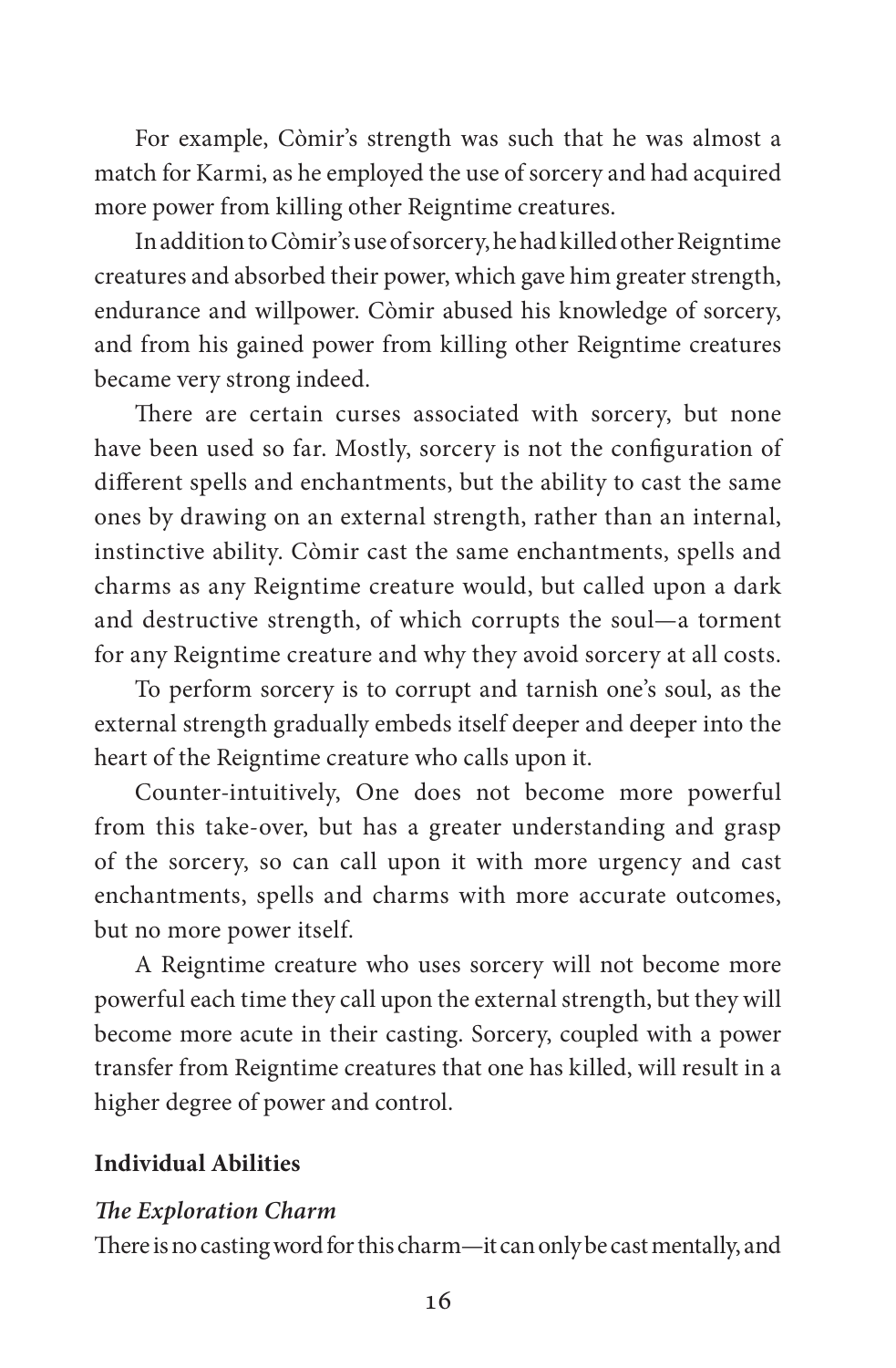does not involve a command word. Myall is the only Reigntime creature who has the ability to cast this charm. It arose in him organically— Creàtrix did not create him with the intention of having the ability to cast this charm. It provides Myall with the ability to unearth a Reigntime creature, human or animal's most desperate wishes. Use of the charm unlocks deepest desires, strongest motives, and allows Myall to feel the emotion behind those feelings. He uses it as a survival strategy.

#### *Aremooró*

See under *Charms.*

### **Rare Abilities**

#### *Darênah*

#### (See also under *Charms*)

Myall is able to use this location charm, as was Còmir, but it was a rare ability granted by Creàtrix to only a few. Còmir was not granted this ability—the reincarnated soul of which Còmir's physical body possessed was originally created with the ability to use this location charm—allowing Còmir to do so as well.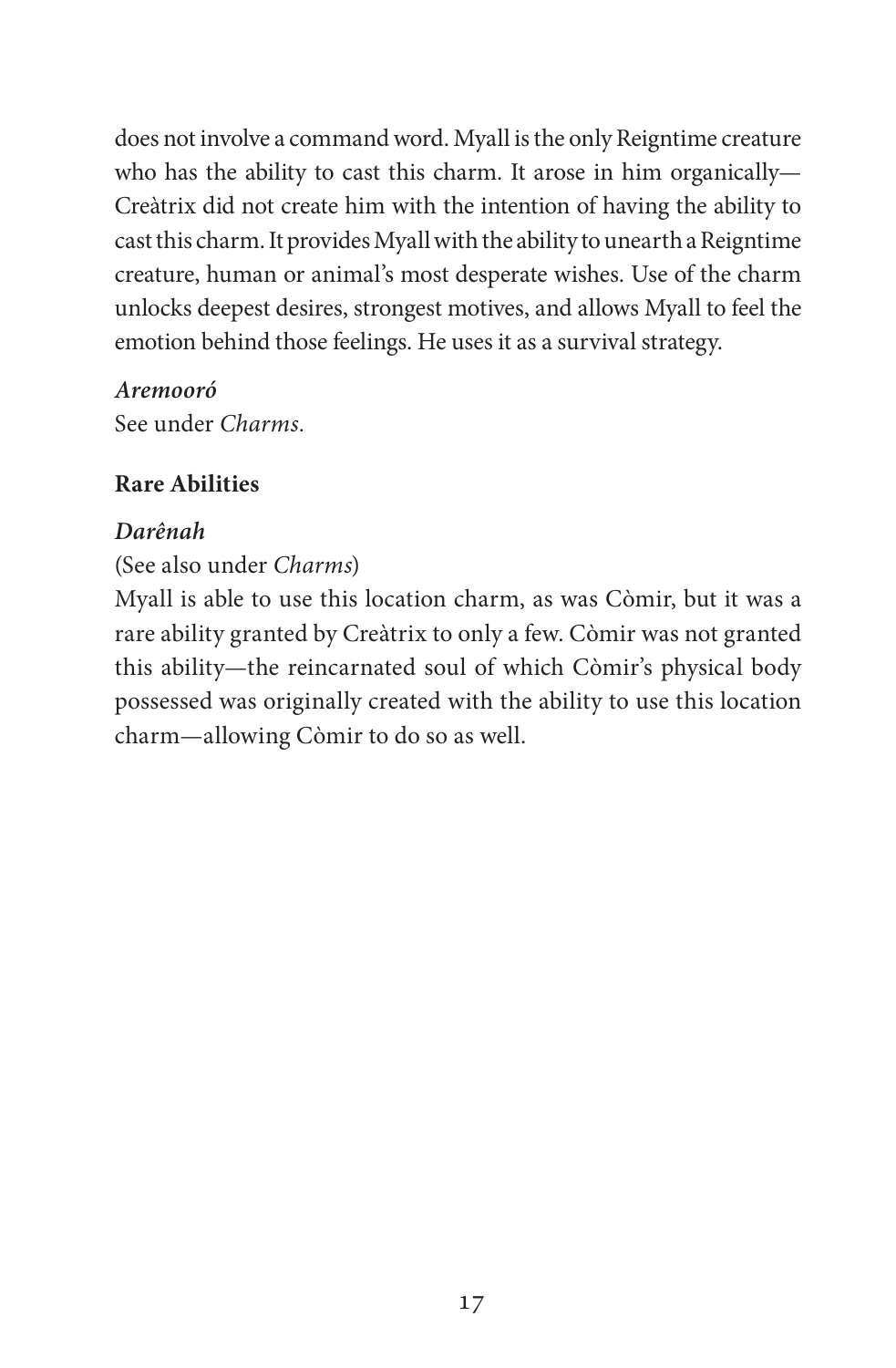## LANGUAGE

Reignish is the original language of the world. Every Reigntime creature speaks Reignish, as well as the human language/languages of the land where they reside, and many are able to speak multiple human languages. If using Reignish spelling and language as opposed to English, the words for Reigntime and Reignish are, respectively, *Rànavoarn* and *Rànin*.

In Reignish, separate words are often joined together to create a new word with a different meaning. Two separate systems are involved, one for the names of animals, and one for the names of Reigntime creatures and places.

*Çólarrius* consists of two separate words, *çól* and *arrius*. These words each have a distinct meaning when used individually, 'soul' and 'carrier', respectively. However, when they are used as one word, second word ownership is implied whereby the second word owns the first. So, *Çólarrius* is, in fact, 'carrier of the soul'. The same can be seen of many animal names e.g. *Avidoarnù* separately means 'egg' and 'sunrise/dawn' but together means 'sunrise/dawn of the egg'; *Avasendóù* separately means 'cave' and 'climber' but together means 'climber of caves'.

*Mirin-minourrs* separately means 'water' and 'moon'. However, when used as one word, first word ownership is implied whereby the first word owns the second. So, *Mirin-minourr* is, in fact, 'water of the moon'. All affiliations (*çólmirin*, *çóljentâs*, *çólòbi*) follow the same ownership rule—soul of the water, soul of the earth, soul of the flora. *Alitorâ Içorflerrac*, as a place name, denotes first word ownership. The two separate words, 'land' and 'rainbow', come together to mean Land of the Rainbow. *Alitorâ Avasendóù*, another place name, means 'Land of the Climber of Caves', as *Avasendóù* is an animal name, so retains its second word ownership rule. *Yarrin Mirinrour* is 'Sound of the Waterfall'.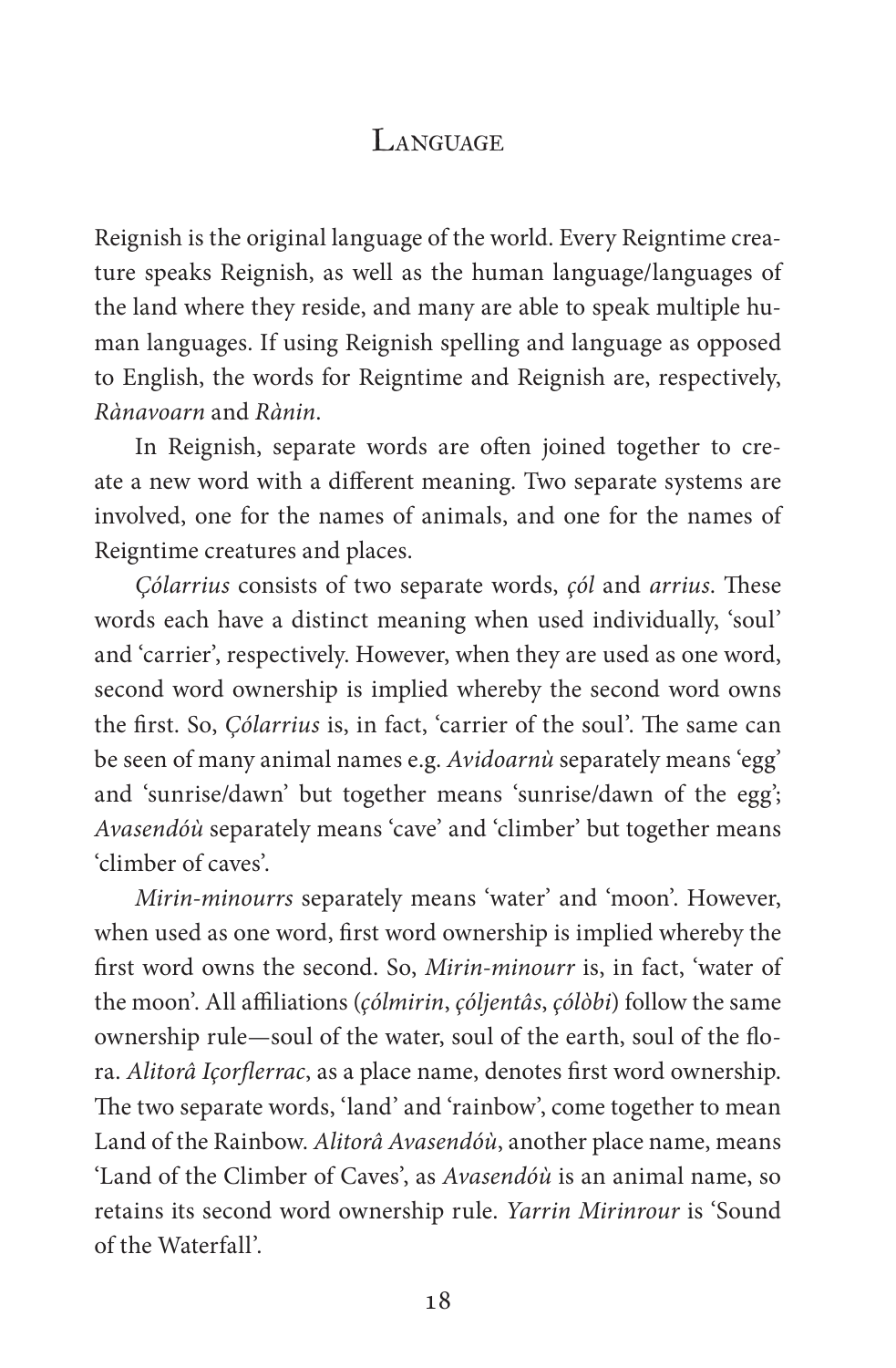The indefinite articles (*a* and *an* in English) have two representations in Reignish: natural and unnatural. Any subject that requires an indefinite article e.g. a dog, a chair, a pen, a shirt etc. must first be classed as natural or unnatural. All flora and fauna, every Reigntime creature, human, element or part of earth or space is considered natural. Natural subjects are preceded by the article *oor*. Anything man, or Reigntime creature made, is considered unnatural and is preceded by the article *ir*.

E.g.

A table; *ir* table. A dog; *oor* dog. A shirt; *ir* shirt. A rock; *oor* rock. A piece of paper; *ir* piece of paper. An elephant; *oor* elephant. An earring; *ir* earring.

## **Consonants**

| Letter    | <b>IPA</b> | Pronunciation                                                                        |  |  |
|-----------|------------|--------------------------------------------------------------------------------------|--|--|
| <b>Bb</b> | b          | Plosive bilabial beh sound as in bike or berry                                       |  |  |
| Çç        | ç          | Fricative palatal soft ess sound as in circle                                        |  |  |
| Cc        | k          | Plosive palatal hard ck/k sound as in crust or curtain                               |  |  |
| Dd        | d          | Voiced plosive alveolar <i>deh</i> sound as in <i>dentist</i><br>or dirt             |  |  |
| Ff        | f          | Fricative labiodental <i>ph/ff</i> sound. Always off, never<br>the $\nu$ sound in of |  |  |
| Hh        | h          | Voiced fricative glottal heh sound as in hate, heap<br>or height                     |  |  |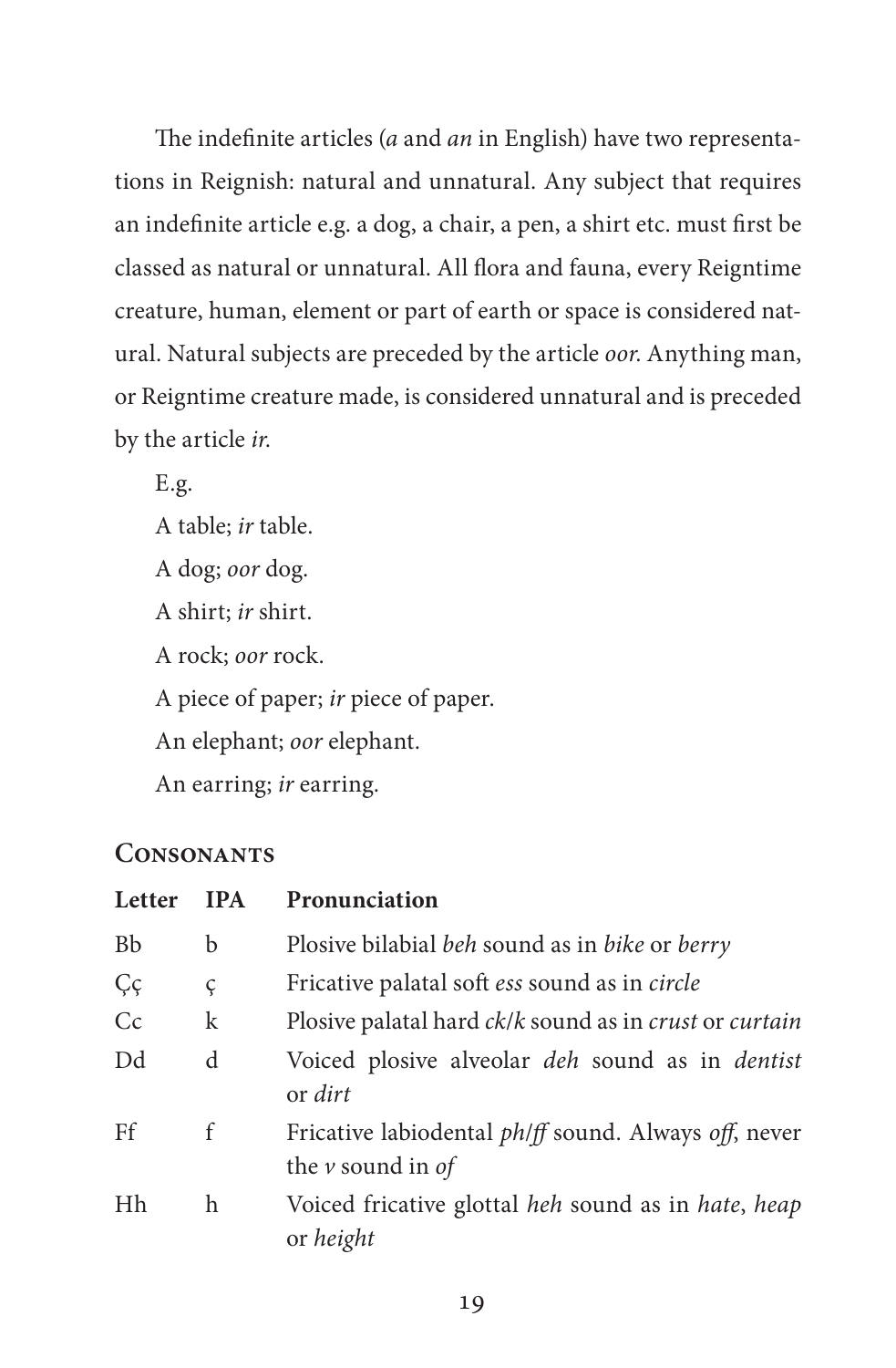## **Consonants**

| Letter  | <b>IPA</b>   | Pronunciation                                                                                                                                                                                                                                                                                  |  |
|---------|--------------|------------------------------------------------------------------------------------------------------------------------------------------------------------------------------------------------------------------------------------------------------------------------------------------------|--|
| Jj      | 3            | Fricative sound, always soft and gliding, as in the<br>French je or bonjour; or like the g sound in sabotage;<br>can be expressed as zh as you vibrate your vocal<br>cords when pronouncing it. Never the hard j sound<br>of jam or jump                                                       |  |
| Kk      | k            | Plosive velar hard ck/k sound as in kite or kitten;<br>very rare and only ever used in proper nouns                                                                                                                                                                                            |  |
| Ll      | $\mathbf 1$  | Lateral approximant alveolar leh sound as in letter<br>or loud                                                                                                                                                                                                                                 |  |
| Mm      | m            | Nasal bilabial mm sound as in might or mess                                                                                                                                                                                                                                                    |  |
| Nn      | n            | Nasal alveolar nn sound as in night, natural or sound                                                                                                                                                                                                                                          |  |
| Rr      | К            | Voiced uvular fricative, as in the French pronunci-<br>ation of rester. Always used when r begins a word.                                                                                                                                                                                      |  |
| Rr      | $\mathbb{R}$ | Uvular trill when not used as an $a$ , $e$ , $i$ , $o$ or $u$ diph-<br>thong. Cannot ever begin a word. As in the French<br>pronunciation of Paris. Not common due to diph-<br>thongs being used in its place                                                                                  |  |
| Ss      | Z            | Both voiced and unvoiced alveolar fricative. Always<br>a voiced alveolar fricative z sound as in cheese or<br>please when used as an ending letter. Always an<br>unvoiced alveolar fricative, soft ess sound when<br>used as a starting letter or within a word. See rules<br>for more detail. |  |
| Vv      | $\mathbf{V}$ | Fricative labiodental vv sound as in very or evil                                                                                                                                                                                                                                              |  |
| Ww      | W            | Voiced labial-velar approximant weh sound as in<br>water or wonder                                                                                                                                                                                                                             |  |
| $X_{X}$ | S            | Unvoiced alveolar fricative soft ss sound as in <i>miss</i> -<br>ing or kiss; never a z, ks or ex sound.                                                                                                                                                                                       |  |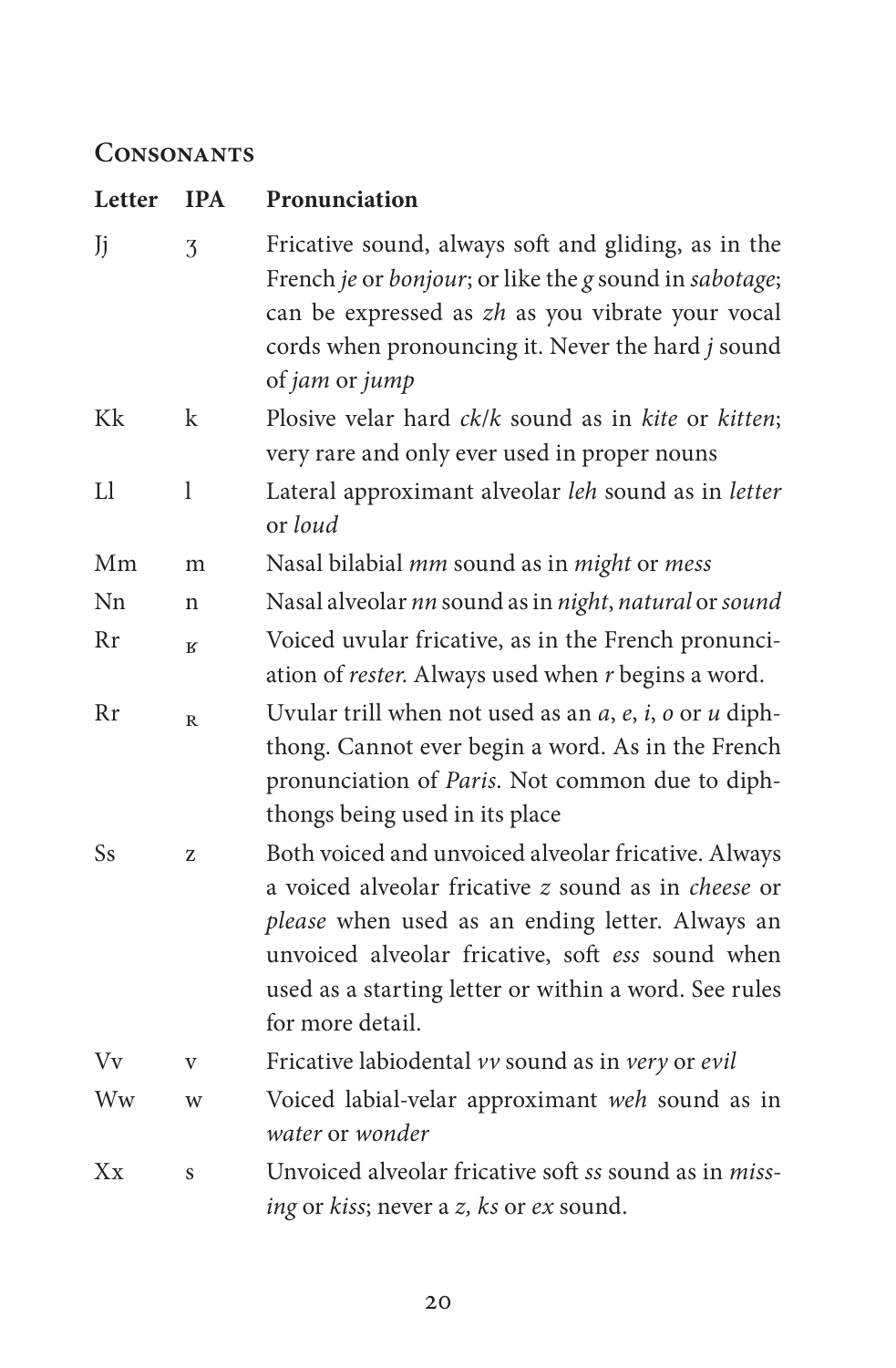## **Vowels**

| Letter         | <b>IPA</b>     | Pronunciation                                                                                  |  |
|----------------|----------------|------------------------------------------------------------------------------------------------|--|
| Aa             | a              | Pronounced as <i>a</i> in the French <i>sa</i> , or the English<br>pass                        |  |
| Ãã             | $\tilde{a}$    | French nasal <i>a</i> as in sans                                                               |  |
| Àà             | er             | Lengthened a sound as in Abraham or able, or the<br>Scottish sound as in bay, hay or fate      |  |
| Ââ             | $\alpha$       | Short <i>a</i> sound as in the French <i>pâte</i> , or the English<br>cat or sat               |  |
| Ee             | G              | eh sound as in the French le or ce, or the English<br>letter                                   |  |
| Êê             | 3              | ey sound as in the French fête                                                                 |  |
| Éé             | $\tilde{O}$    | ay sound as in the French blasé, or the English say                                            |  |
| Èè             | e              | Lengthened e sound; represents ee as in sweet, meet<br>or sweep                                |  |
| Ëë             | G              | Separate sound to preceding letter as in noël                                                  |  |
| Ii             | i              | ii sound as in the French si, or the English igloo, in-<br>ternet or print                     |  |
| Ìì             | $\mathbf{i}$ : | Lengthened eye sound as in ice or light                                                        |  |
| Ϊï             | i              | Separate sound to preceding letter as in naïve                                                 |  |
| O <sub>o</sub> | $\mathbf{o}$   | Short oh sound as in the French sot, or the English<br>sorrow                                  |  |
| Óó             | $\overline{C}$ | Lengthened owe sound as in the difference between<br>rossa and rósa. English rose, own or oval |  |
| Òò             | $\mathbf{11}$  | Lengthened oo sound as in moose, goose, loose                                                  |  |
| Öö             | $\mathbf{O}$   | Separate sound to preceding letter as in liön (lee-<br>on) instead of lion (lie-on)            |  |
| O <sub>0</sub> | $\mathbf{O}$   | French nasal $o$ as in <i>sons</i> . Only occurs when $o$ is<br>followed by <i>n</i>           |  |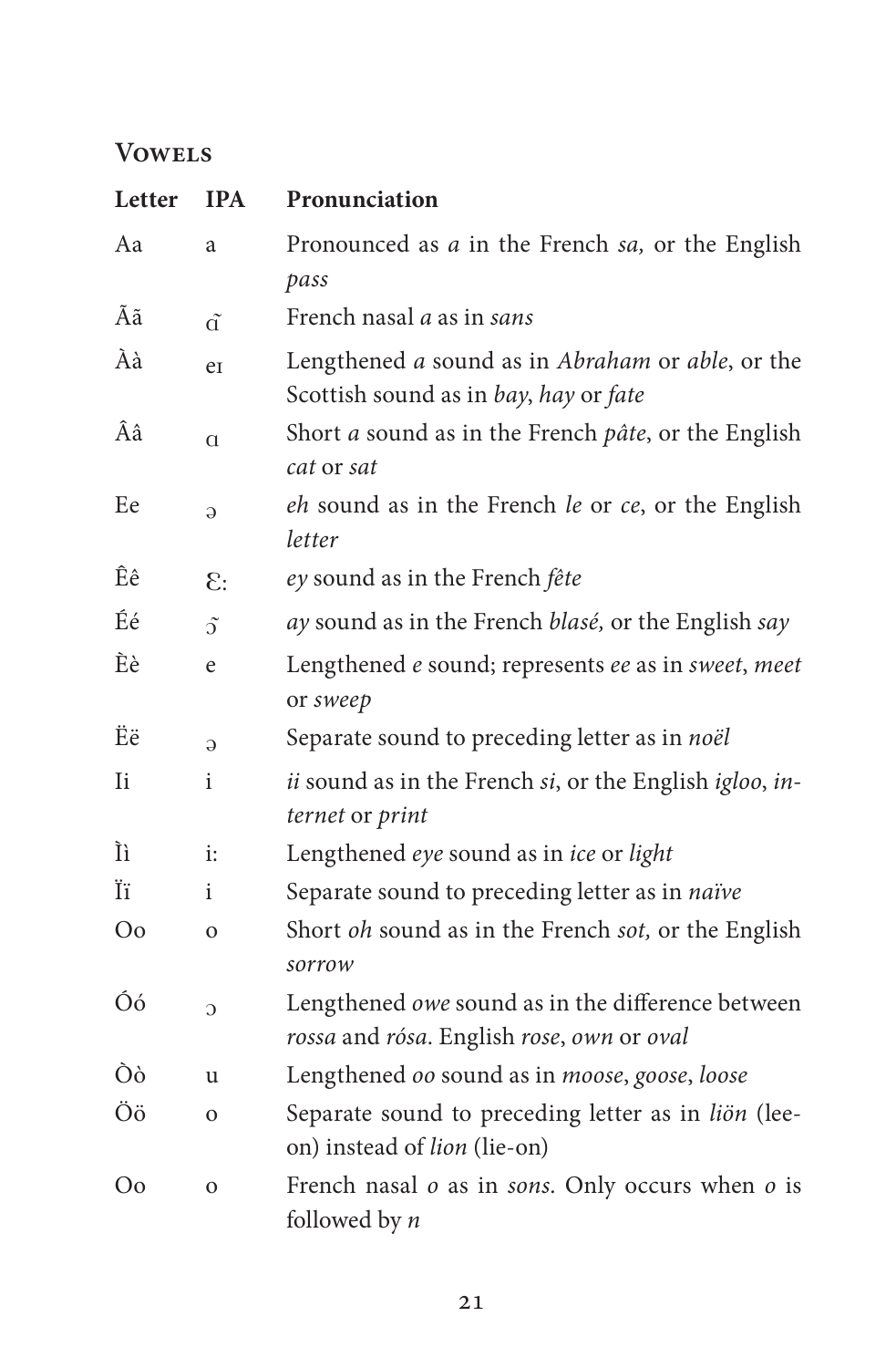## **Vowels**

| Letter | <b>IPA</b>   | Pronunciation                                       |
|--------|--------------|-----------------------------------------------------|
| Uu     | $\Lambda$    | As in uh like the English butter or under           |
| Ùù     | $\mathbf{V}$ | As in the English you or eau in beautiful           |
| Yy     | V            | Close front rounded gliding sound as in the English |
|        |              | yes, yam, yellow                                    |

# **Digraphs, Diphthongs and Double Letters**

| Letter   | <b>IPA</b>       | Pronunciation                                                                                            |  |
|----------|------------------|----------------------------------------------------------------------------------------------------------|--|
| irr      | Ir               | Scottish burr sound as in <i>mirror</i> , thirst or fir                                                  |  |
| eer/ere  | rer              | Scottish burr sound as in beer or mere                                                                   |  |
| err      | 8r               | Scottish burr sound as in <i>berry</i> or <i>merry</i>                                                   |  |
| arr      | ær               | Scottish burr sound as in barrow, arrow or marrow                                                        |  |
| or/orr   | pr               | Scottish burr sound as in <i>forage</i> , <i>moral</i> or <i>storage</i>                                 |  |
| oar      | $\mathfrak{D}$ r | Scottish burr sound as in born or for                                                                    |  |
| ourr/oor | var              | Scottish burr sound as in <i>boor</i> or <i>moor</i>                                                     |  |
| ir       | 3r               | Scottish burr sound as in <i>bird</i> or <i>herd</i>                                                     |  |
| ow/ou    | $\alpha$         | Scottish sound as in how or pout                                                                         |  |
| ai       | aI               | Scottish sound as in <i>aye</i> , <i>ride</i> or <i>write</i> ; similar to<br>English sigh               |  |
| whi      | Чi               | As in the French <i>oui</i>                                                                              |  |
| eu       | Øø               | As in the French eu in ceux                                                                              |  |
| ah       | αh               | Distinction from vowel a sounds. Pronounced like                                                         |  |
|          |                  | the French la or the name Sarah. A soft, gentle sound.                                                   |  |
| eh       | əh               | Distinction from vowel e sounds. Pronounced like<br>French le or the English less. A soft, gentle sound. |  |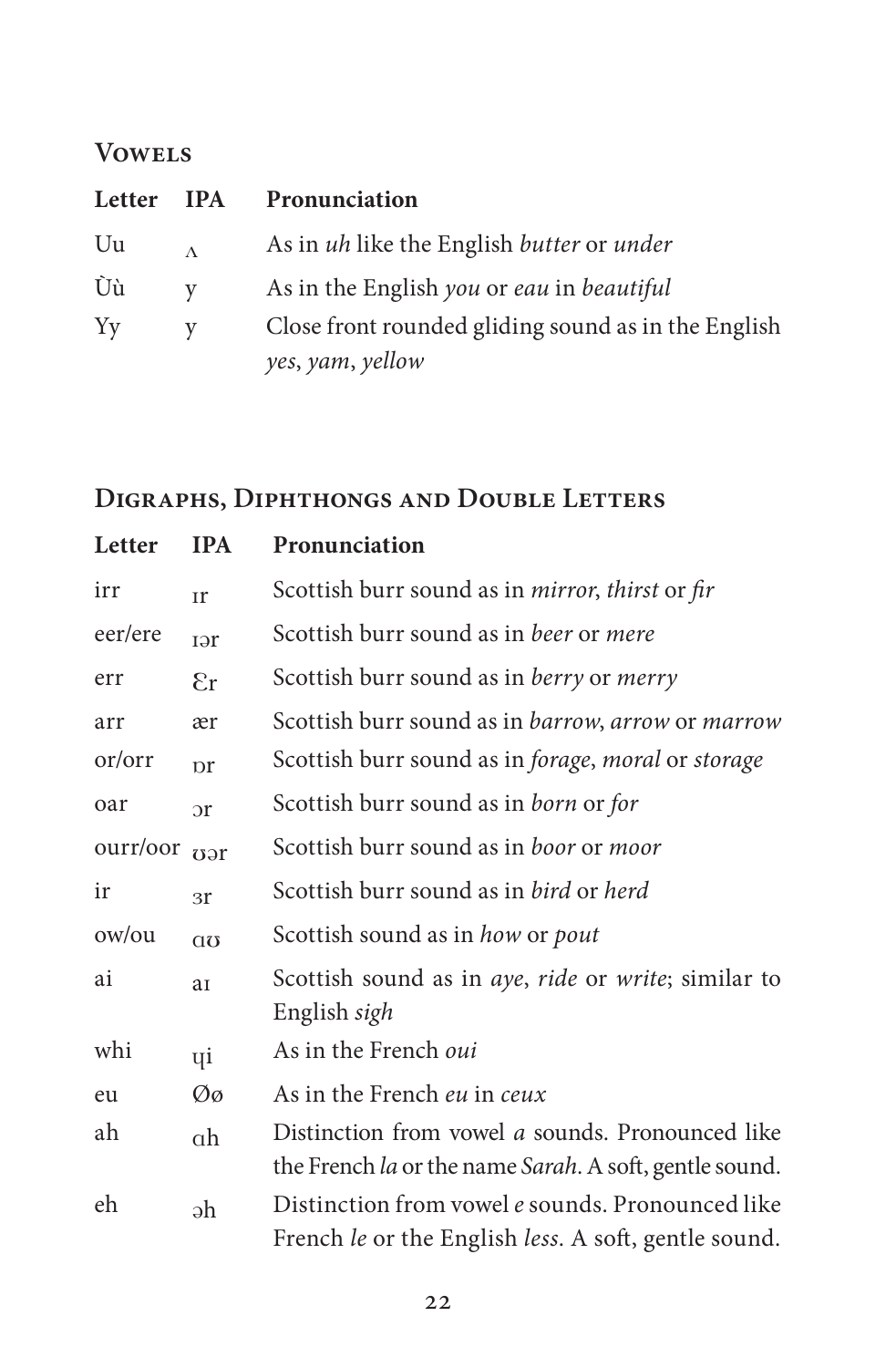### **Digraphs, Diphthongs and Double Letters**

| Letter       | <b>IPA</b> | Pronunciation                                                                                                                  |
|--------------|------------|--------------------------------------------------------------------------------------------------------------------------------|
| ih           | ih         | Distinction from the vowel <i>i</i> sounds. Pronounced<br>like the English <i>dip</i> or <i>fish</i> . A soft, gentle sound.   |
| oh           | oh         | Distinction from the vowel <i>o</i> sounds. Pronounced<br>like the start of the English loch or loss. A soft,<br>gentle sound. |
| ch           |            | Always used to represent the sound sh as in sheep<br>or <i>ship</i>                                                            |
| $\mathbf{1}$ | 1          | Preceding vowel is short                                                                                                       |
| nn           | n          | Preceding vowel is short                                                                                                       |
| mm           | m          | Preceding vowel is short                                                                                                       |

### **Stress**

Reignish is a musical, romance language, denoted by indistinct stress on a majority of words. The only words that are stressed are proper nouns and any words that require emphatic stress. The following two sentences do not contain any form of stress, as there are no proper nouns. They are to be read in a single, flowing voice.

*Corraj cò ano doorne en imourr whirâ irrâ. Go to the person and stay with her.*

*Tarr ai norrx rixtorr cò nètùras jéx. I am not ready to return yet.*

When saying proper nouns, stress is dependent on the number of syllables in the word. If there are two syllables, the first is always stressed. If there are three, the middle is always stressed. If there are four, the second and third are stressed. There are some exceptions noted below. The stressed sections of the following proper nouns are underlined.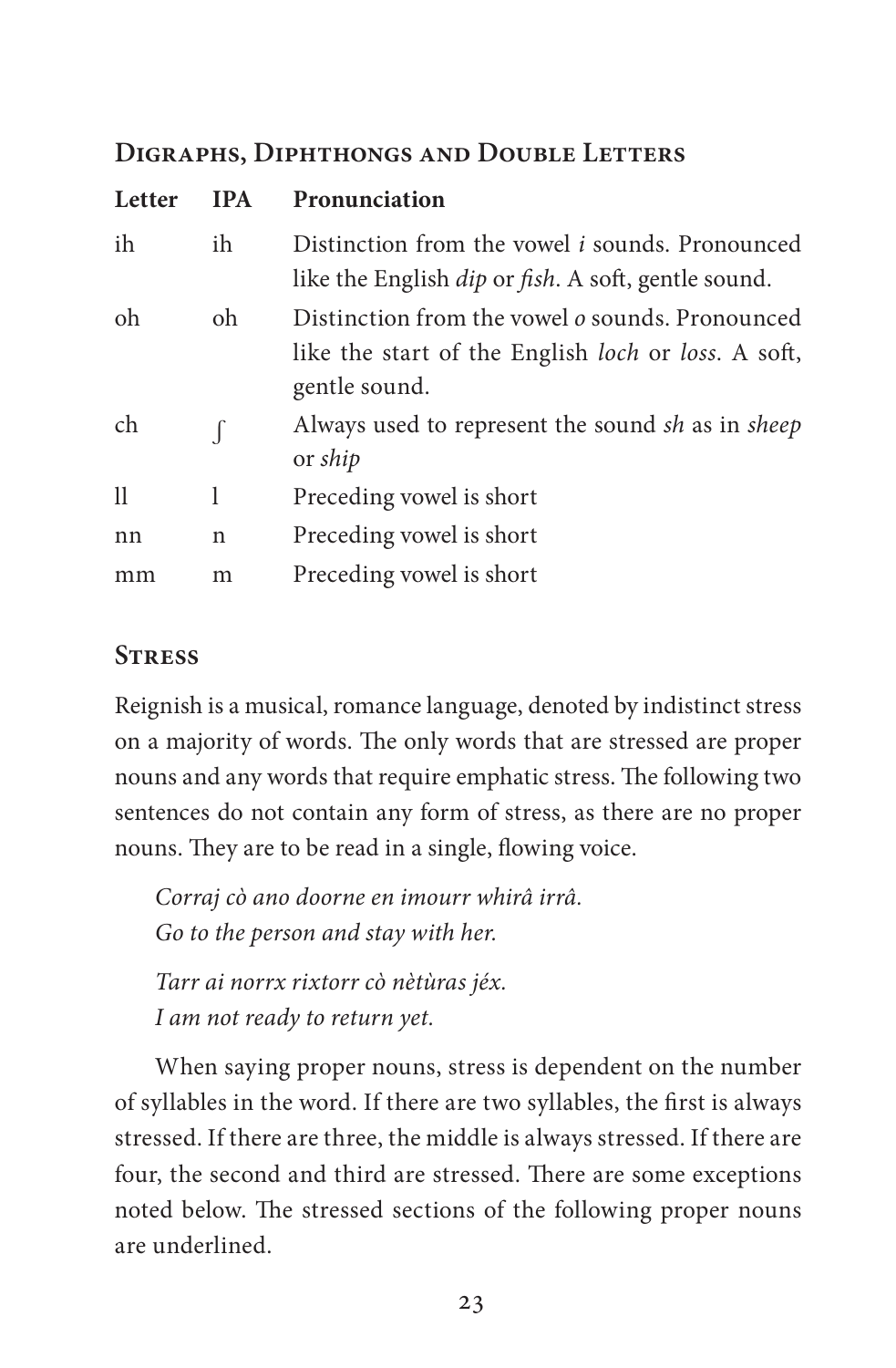| <b>Two Syllables:</b> | Three Syllables: Four Syllables: Exceptions: |                         |                  |
|-----------------------|----------------------------------------------|-------------------------|------------------|
| <u>In</u> yarr        | Creàtrix                                     | Cre <u>ötirrj</u> a     | Rànavoarn        |
| Nènoarr               | Creölah                                      | <i>Cól<u>arri</u>us</i> | Chêlimâtor       |
| Belox                 | Creöciën                                     | Jen <u>orça</u> ré      | <u>Ourr</u> âjat |
|                       | <i>Cólmirin</i>                              |                         |                  |
|                       | <i>Cól<u>ò</u>bi</i>                         |                         |                  |
|                       | Cól <u>ien</u> tâs                           |                         |                  |
|                       | Darênah                                      |                         |                  |
|                       | Noxlòndah                                    |                         |                  |
|                       | Nètùras                                      |                         |                  |

#### **Rules**

If *o* is followed by *n* the *o* is always nasal. E.g. French: *sons* (sohn); opposed to English: *sons* (male child).

Whenever an *e* is placed before another vowel, it is always lengthened to *è.* E.g. Instead of spelling the word *Creàtrix* as *Crèàtrix*, the *è* is implied as it precedes the vowel *a*, therefore it is automatically pronounced as the lengthened *ee* sound of *è*.

Final *e* is never mute. E.g. *Doorne* is pronounced as 'door-neh', not 'dorn'.

Every *c* that begins a word is pronounced as a hard *ck/k* sound.

*C* within a word is always pronounced as the soft sound (as in the beginning of the word *circle*) whenever it precedes the letter *i*. Therefore, the word *Creöciën* is pronounced: kree-owe-si-en.

Every *c* that begins a word—but is to be pronounced as the soft *c* as in *circle*—is represented by the letter *ç*. Therefore, the numbers one to nine (*ça, çin, çirah, çoar, çât, çeux, çent, çìò, çirrj*) are all pronounced with a soft *c* sound (sa, sin, sirah, soar, sât, seux, sent, sìò, sirrj).

Any *s* that begins, or is within a word, is pronounced as the soft *ss/x/ç* sound. E.g. *sië*, the Reignish word for 'you', is pronounced 'siheh'. The *s* in *malsoar* is within the word, so is pronounced as the soft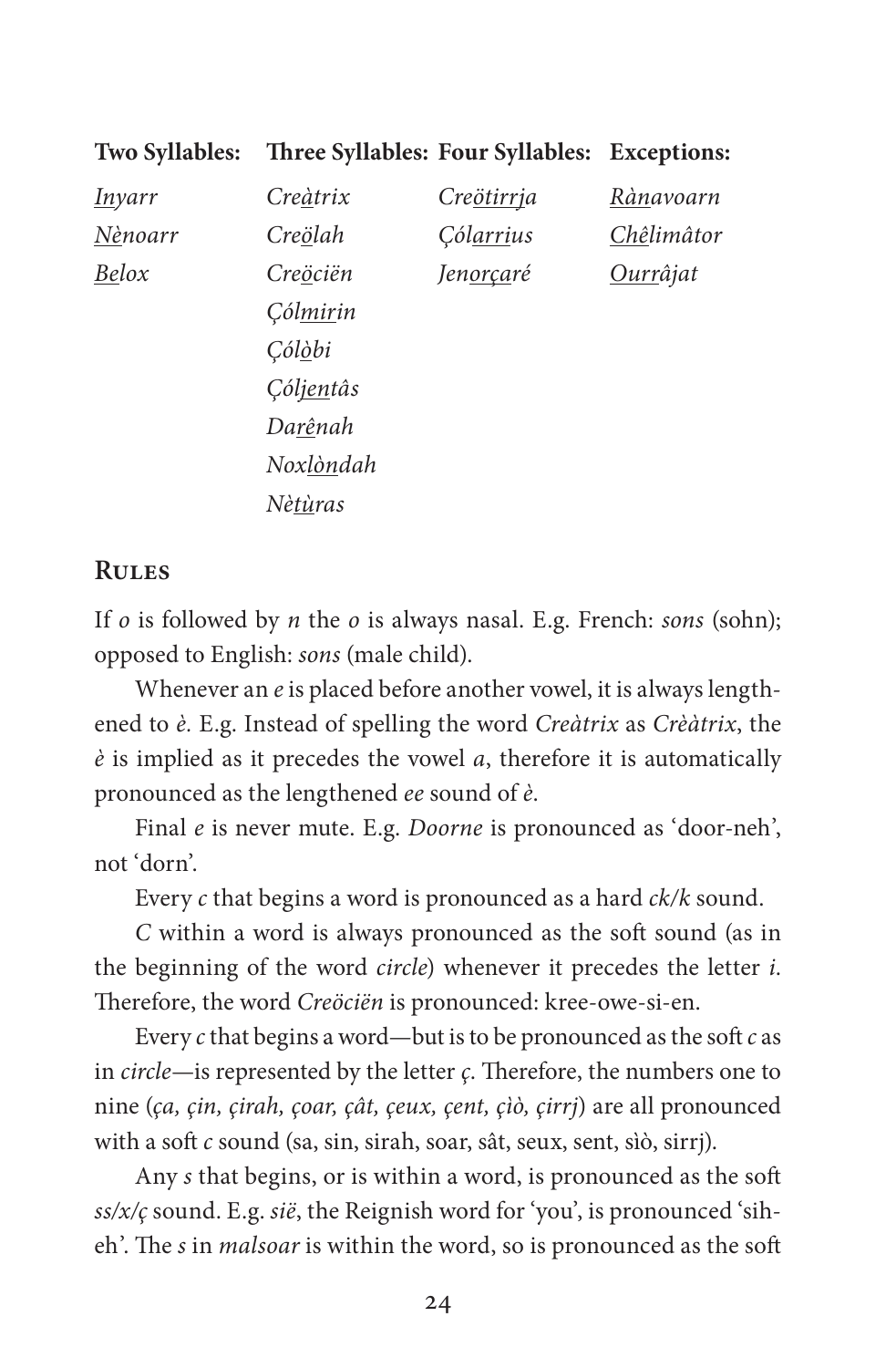*ess* sound. Yet, when *s* ends a word, it is pronounced as a *z* sound. Also, when *s* has ended a word, but the word is lengthened with a suffix (i.e. miss, missed, missing), the *z* sound is retained. E.g. the word *nètùras* (return) is pronounced 'nee-tyou-rarz', so the word *nètùraset* (returning) also retains the *z* sound and is pronounced 'nee-tyou-rar-zet'.

If two words are to be joined, and the final letter of the first word and first letter of the joining word are both *o*, then an *x* is placed in between the two *o*'s. E.g. *Creö* + *òbi* (creator of flora) becomes *Creöxòbi* (Kree-owe-soo-bih).

If two words are to be joined, and the last and first letters are the same, the first letter of the second (joining) word is omitted so that there is no double. It is the same if the first word ends in a double letter and the second word starts with the same letter, except that in these circumstances there will be a resultant double, instead of triplet, letter. E.g. The word for sunrise/dawn is a joining of the words 'sun' and 'rise', respectively, *doarn* and *nù*. They come together to form the word *doarnù*, where one *n* is omitted, resulting in a single instead of a double *n*. The word for rainbow is a joining of three words, 'many', 'colour' and 'arch'. *Içor*, *flerr* and *rac* come together to form the word *içorflerrac* with a double *r* instead of a triplet.

### **Songs**

#### **Winter's Breath**

*Oh, sweet breath of the mountains: The cold winds are rising, Drifting ever closer—hear them Calling, howling, sighing? Crisp and fleeting tendrils of air Play their songs through the trees. The sounds of rustling foliage Hums softly in the breeze.*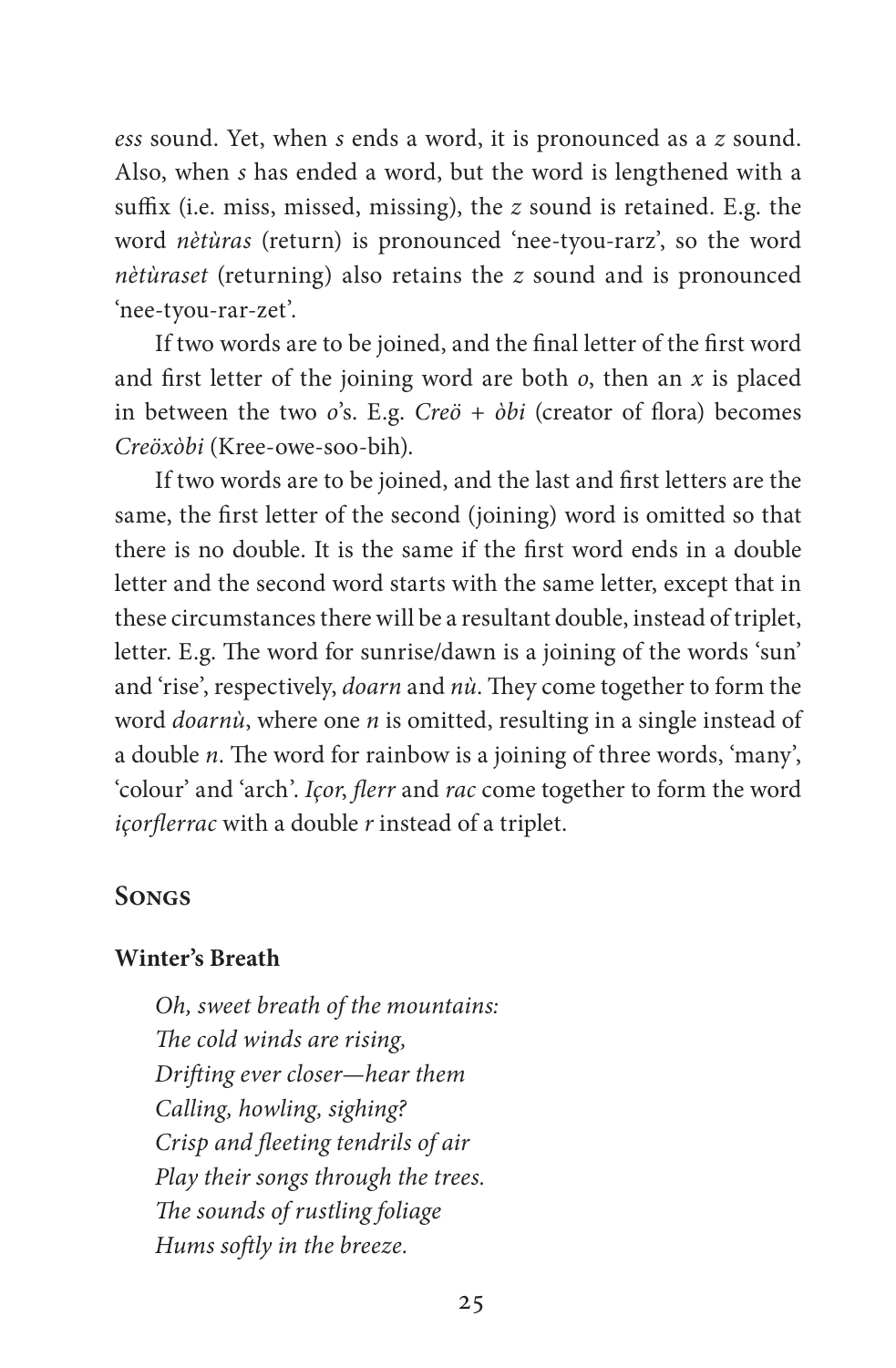*Oh sing, oh sing Sweet breath of the mountains, Sing to us, sing to us, Your power will not be forgotten*

*Yellow glowing ribbons of light That carry little heat Stretch out from the sun, though in sight, Her warmth cannot reach. Oh, the dancing wind rustles by And it whispers the name Of the fragile season that is nigh, "Winter" is here, and here she shall stay.*

*Oh sing, oh sing Sweet breath of the mountains, Sing to us, sing to us, Your power will not be forgotten Oh sing, oh sing, Soul of winter season, Sing to us, sing to us, Though not without reason. Oh sing, oh sing, Tell of all that you bring, Sing to us, sing to us, Until we are reunited with Spring.*

### **Warriors of the Sea**

*"Come to me, come to me", Sing the warriors of the sea. "Come to us, come to us", They will try to gain your trust. "Forget your home, forget your family, Dear human, there is only me.*